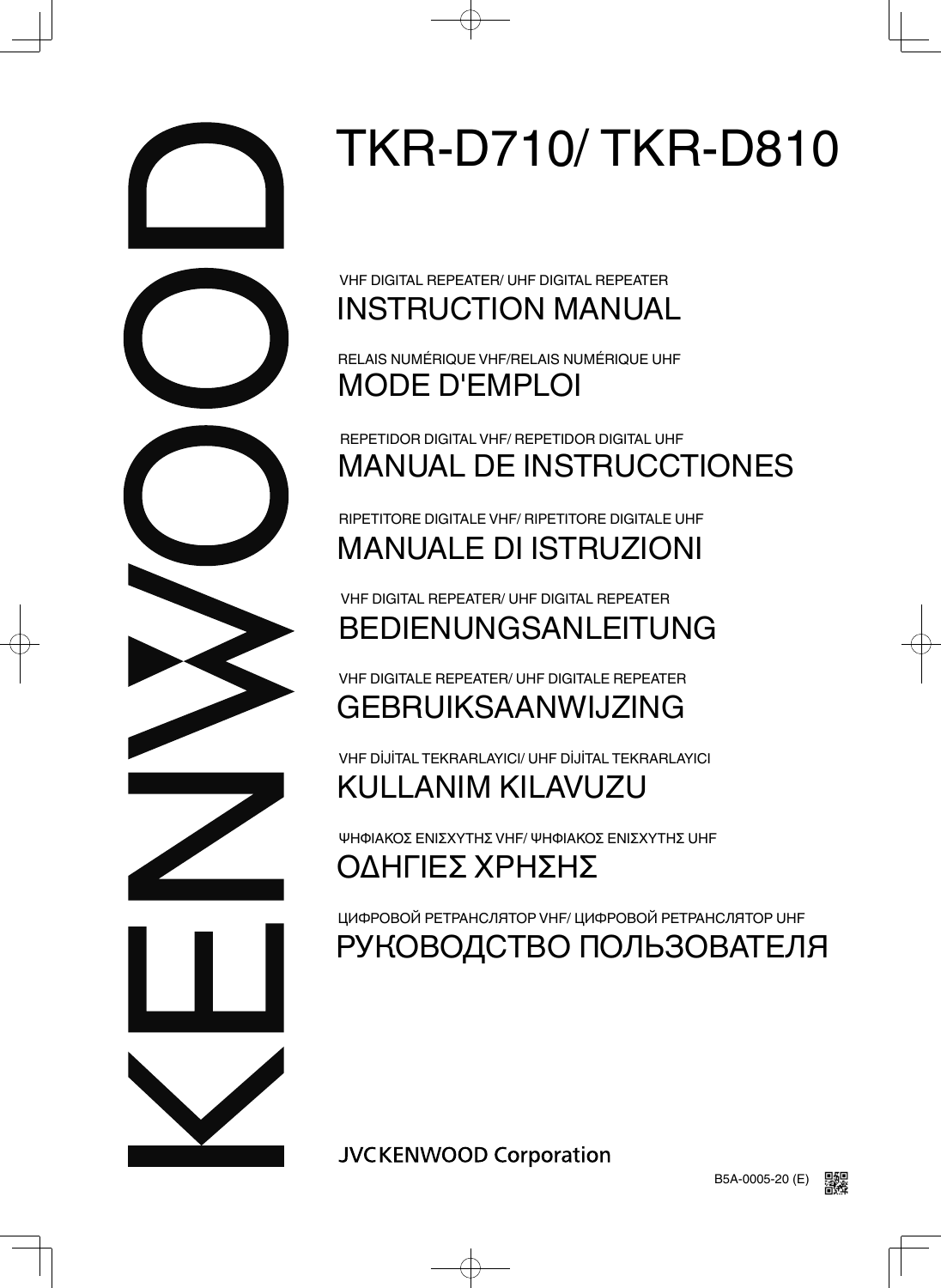## INSTRUCTION MANUAL TKR-D710/ TKR-D810

## **THANK YOU!**

We are grateful you purchased this **KENWOOD** repeater. We believe this easy-to-program repeater will be highly effective in your communications system, and will keep personnel operating at peak efficiency.

## **PRECAUTIONS**

- Do not expose the unit to rain or moisture; to prevent fire or electric shock.
- Do not open the unit under any circumstances; to avoid risk of electric shock.
- Do not expose the unit to long periods of direct sunlight, nor place it close to heating appliances.
- Do not place the unit in excessively dusty and/or humid areas, nor on unstable surfaces.
- If you detect an abnormal odor or smoke coming from the unit, disconnect the power from the unit immediately. Contact your **KENWOOD** service center or dealer.

## **NOTICES TO THE USER**

- Government law prohibits the operation of unlicensed radio transmitters within the territories under government control.
- Illegal operation is punishable by fine and/or imprisonment.
- Refer service to qualified technicians only.

## CAUTION

- ◆ This repeater is intended for use as a fixed base station with the antenna located outdoors on the rooftop or on an antenna tower.
- This repeater is designed for a 13.2 V DC power source! Never use a 24 V DC or higher source to power the repeater.
- Use only the supplied DC cord.
- Do not remove the ferrite core attached to the DC cord. Doing so may cause interference with radio communications.

#### **Information on Disposal of Old Electrical and Electronic Equipment and Batteries (applicable for countries that have adopted separate waste collection systems)**



 Products and batteries with the symbol (crossed-out wheeled bin) cannot be disposed as household waste.

Old electrical and electronic equipment and batteries should be recycled at a facility capable of handling these items and their waste byproducts. Contact your local authority for details in locating a recycle facility nearest to you.

Proper recycling and waste disposal will help conserve resources whilst preventing detrimental effects on our health and the environment.

#### **NOTIFICATION**

This equipment complies with the essential requirements of Directive 2014/53/EU.

This equipment requires a licence and is intended for use in the countries as below.

| AT | BE | DK        | FI        | FR  | DE        | GR | IS        | ΙE        |
|----|----|-----------|-----------|-----|-----------|----|-----------|-----------|
|    |    | LU        | <b>NL</b> | NO. | <b>PT</b> | ES | <b>SE</b> | <b>CH</b> |
| GB | CY | CZ        | EЕ        | HU  | LV        | LT | MT        | PI        |
| SK | SI | <b>BG</b> | RO.       | HR  | TR        |    |           |           |

ISO3166

## **KENWO**

**JVCKENWOOD Corporation** 

## **UNPACKING AND CHECKING EQUIPMENT**

**Note:** The following unpacking information is for use by your **KENWOOD** dealer, an authorized **KENWOOD** service center, or the factory.

Carefully unpack the repeater. We recommend that you identify the items listed in the following table before discarding the packing material. If any items are missing or have been damaged during shipment, file a claim with the carrier immediately.

| <b>Item</b>                       | <b>Part Number</b> | Quantity |
|-----------------------------------|--------------------|----------|
| Hardware fixture                  | J21-8559-XX        |          |
| Front glass                       | B10-2635-XX        |          |
| Name plates                       | B11-1259-XX        |          |
| lCushion                          | G13-1801-XX        | 4        |
| lCushion                          | G13-1802-XX        | 4        |
| lFoot                             | J02-0475-XX        | 2        |
| lFoot                             | J02-0492-XX        | 2        |
| lGrommet                          | J59-0302-XX        | 2        |
| <b>Handle</b>                     | K01-0418-XX        |          |
| Screws                            | N30-4006-XX        | 2        |
| IScrews                           | N35-3006-XX        | 5        |
| <b>IDC</b> cord                   | E30-3427-XX        |          |
| Lead wire with connector (15 pin) | E31-3228-XX        |          |
| <b>IFuse</b>                      | F05-1537-XX        |          |
| IInstruction Manual               | B5A-0005-XX        |          |

## **INSTALLATION**

To install the handles onto the front panel of the repeater, align the handles with the holes on the front panel, then secure the handles using the supplied screws.

Please consult your dealer for installing the repeater and antenna.

The AMBE+2TM voice coding Technology embodied in this product is protected by intellectual property rights including patent rights, copyrights and trade secrets of Digital Voice Systems, Inc. This voice coding Technology is licensed solely for use within this Communications Equipment. The user of this Technology is explicitly prohibited from attempting to extract, remove, decompile, reverse engineer, or disassemble the Object Code, or in any other way convert the Object Code into a human-readable form. U.S. Patent Nos. #8,315,860, #8,595,002, #6,199,037, #6,912,495, #8,200,497, #7,970,606, and #8,359,197.

#### **Firmware Copyrights**

The title to and ownership of copyrights for firmware embedded in KENWOOD product memories are reserved for JVC KENWOOD Corporation.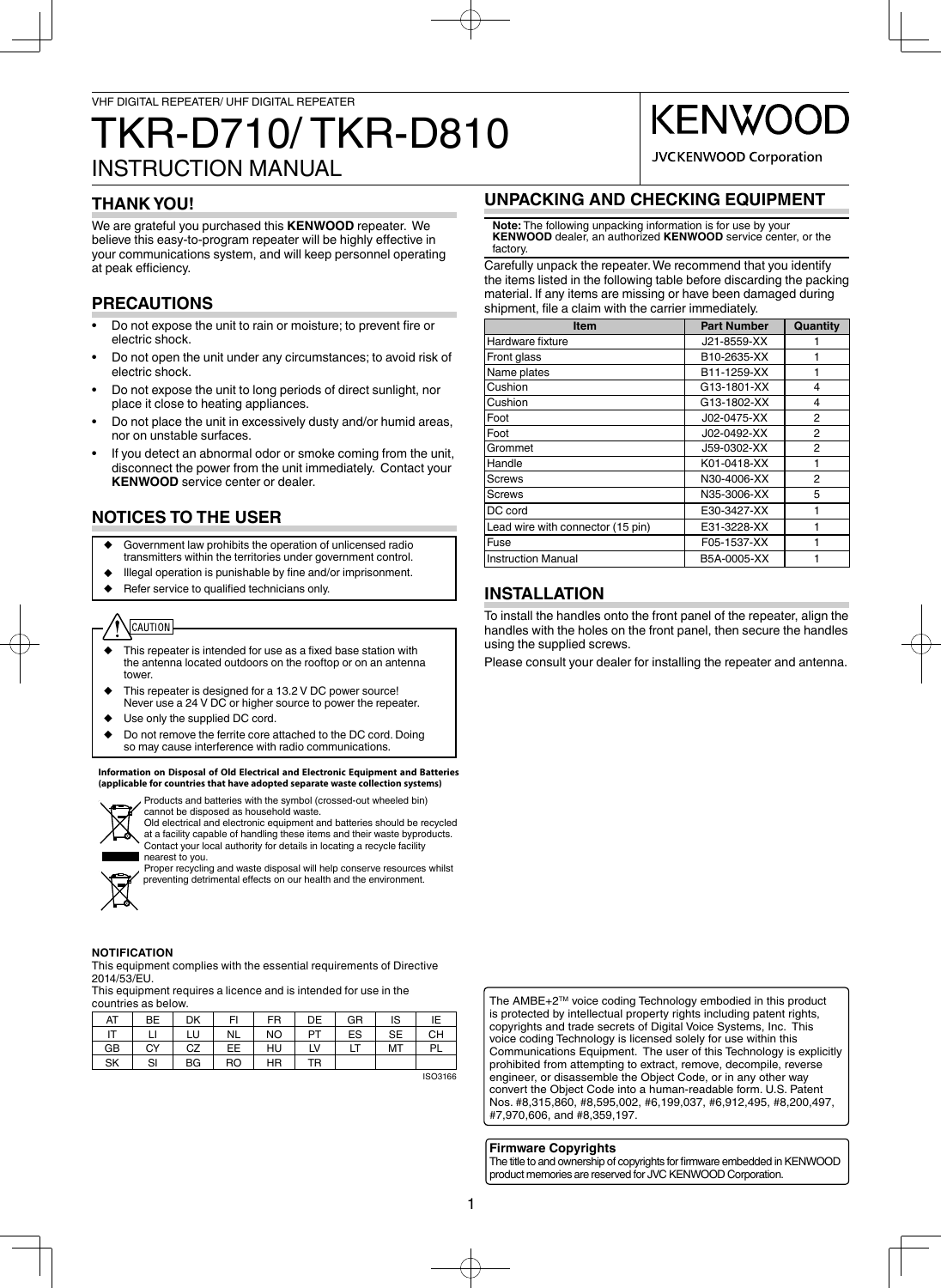## **CONTROLS AND FUNCTIONS**

#### ■ **Front Panel**



- a **Speaker**
- b **CH/STATUS Display**
	- Two 7-segment digits display the channel number, name, or status.
- **(3) VOLUME control** Rotate to adjust the audio.
- d **POWER switch**
- e **POWER indicator**
	- Lights green when power is supplied to the DC 13.2V jack.
- $6$  MIC jack

Connect a microphone to this 8-pin modular jack.

### ■ **Rear Panel**

g **Programmable Function keys** Press these keys to activate their programmable functions.

#### h **BUSY indicator**

Lights green while a signal is being received.

**(9) TX** indicator Lights red while transmitting.



#### a **TX OUT jack**

Connect a TX antenna or a duplexer to this receptacle.

- b **CONTROL I/O jack** Connect a repeater controller or a remote panel to this DB-25 interface.
- c **REF IN jack** This jack is currently not used.
- d **RX IN jack** Connect an RX antenna or a duplexer to this BNC receptacle.

## **REPEATER OPERATION**

#### **Note:**

- ◆ Please consult your dealer for programming the repeater.
- After switching the power on, the CH/STATUS display blinks for approximately 30 seconds, until the internal circuit stabilizes. Wait until the display remains lit, before operating.

When power is applied to the unit, the **POWER** indicator lights:

・ Green when using the DC jack.

The **BUSY** indicator lights green while receiving a signal and the **TX** indicator lights red while transmitting.

e **FUSE**

Insert 15 A blade fuse into this fuse holder.

- f **DC 13.2V jack** Connect a 13.2 V DC power supply to this jack.
- g **N SYNC 1 / 2 jack** This jack is currently not used. Future functions include connecting another repeater or optional device.
- h **TEST/SPKR jack** Test input/output jack. Connect an external speaker to this jack.

## **TRANSCEIVER OPERATION (Analog mode only)**

#### ■ **Receive**

 Adjust the volume to your desired level. You may need to readjust the volume if you are having interference while receiving a message from your dispatcher or another member in your fleet.

 The **BUSY** indicator lights green while a signal is being received.

#### ■ **Transmit**

- **1** Listen to the channel before transmitting, to make sure it is not being used.
- **2** Press the microphone **PTT** switch, then speak in your normal speaking voice.

The **TX** indicator lights red while transmitting.

**3** When you finish speaking, release the **PTT** switch.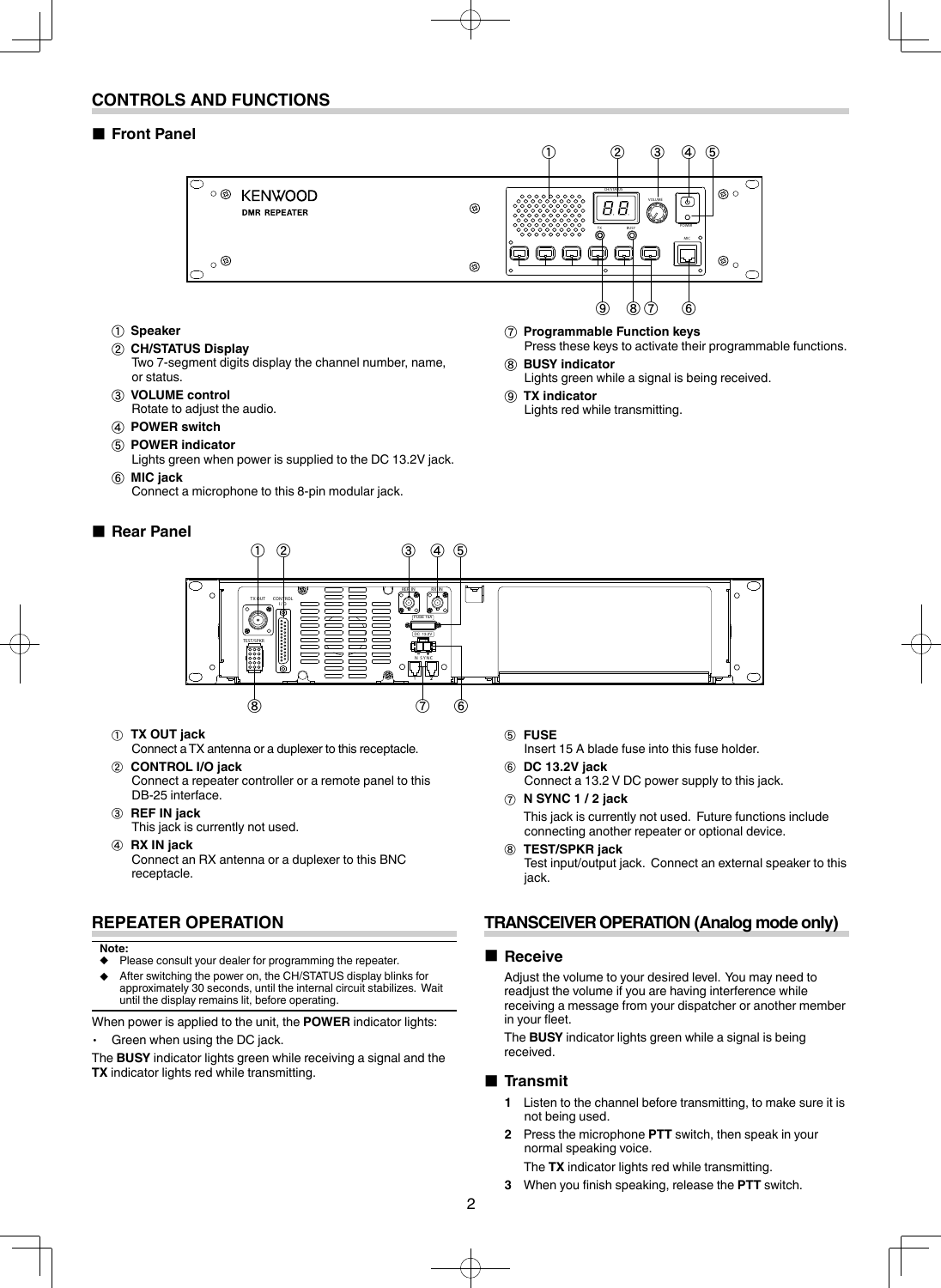## MODE D'EMPLOI TKR-D710/ TKR-D810

## **KENWO JVCKENWOOD Corporation**

### **MERCI !**

Nous sommes très heureux que vous ayez acheté ce répéteur **KENWOOD**. Nous pensons que ce répéteur facile à programmer sera extrêmement efficace dans votre système de communications et restera optimal pour un fonctionnement personnel.

## **PRECAUTIONS**

- N'exposez pas l'unité à la pluie ou l'humidité pour éviter tout risque d'incendie ou de choc électrique.
- N'ouvrez l'unité sous aucun prétexte afin d'éviter tout risque de choc électrique.
- N'exposez pas l'unité aux rayons directs du soleil pendant des périodes prolongées, ne le posez pas non plus à proximité d'appareils de chauffage.
- Ne posez pas l'unité dans des endroits extrêmement poussiéreux et/ ou humides, ni sur des surfaces instables.
- Si vous détectez une odeur anormale ou une fumée provenant de l'unité, débranchez l'unité immédiatement. Contactez votre centre de service ou revendeur **KENWOOD**.

## **REMARQUES DESTINEES A L'UTILISATEUR**

- La loi gouvernementale interdit l'utilisation d'émetteurs-récepteurs radio non autorisés sur les territoires sous contrôle gouvernemental.
- Une utilisation illégale est punissable d'une amende et/ou d'une peine d'emprisonnement.
- Confiez l'entretien uniquement à des techniciens qualifiés.

## ATTENTION

- Ce répéteur est conçu pour une utilisation en tant que station de base fixe avec l'antenne située à l'extérieur sur le toit ou un pylône d'antenne.
- Ce répéteur est conçu pour une source d'alimentation de 13,2 Vcc ! N'utilisez jamais une source d'alimentation de 24 Vcc ou supérieure pour alimenter le répéteur.
- Utilisez uniquement le câble CC fourni.
- N'enlevez pas le noyau magnétique fixé au câble CC. Dans le cas contraire, cela peut entraîner des interférences avec les communications radio.

## **Information sur l'élimination des anciens équipements électriques et électroniques et piles électriques (applicable dans les pays de qui ont adopté des systèmes de collecte sélective)**



Les produits et piles électriques sur lesquels le pictogramme (poubelle barrée) est apposé ne peuvent pas être éliminés comme





électriques doivent être recyclés sur des sites capables de traiter ces équipements et leurs déchets par produit. Contactez vos autorités locales pour connaître le site de recyclage

le plus proche. Un recyclage adapté et l'élimination des déchets aideront à

conserver les ressources et à nous préserver des leurs effets nocifs sur notre santé et sur l'environnement.

#### **NOTIFICATION**

Cet équipement est conforme aux principales exigences de la Directive 2014/53/EU.

Cet équipement nécessite un contrat de licence et il est destiné à être utilisé dans les pays ci-dessous.

| AT | ВE | DK | FI | FR        | DE | GR | IS        | ΙE |
|----|----|----|----|-----------|----|----|-----------|----|
|    |    | LU | NL | <b>NO</b> | PТ | ES | <b>SE</b> | CН |
| GB | CY | CZ | EЕ | HU        | LV | ы  | MT        | PL |
| SK | SI | ВG | RO | ΗR        | TR |    |           |    |

ISO3166



**Remarque :** Les informations suivantes relatives au déballage doivent être utilisées par votre revendeur **KENWOOD**, un centre de service agréé **KENWOOD** ou l'usine.

Déballez le répéteur avec soin. Nous vous recommandons d'identifier les articles énumérés dans le tableau suivant avant de jeter l'emballage. Si un article est manquant ou a été endommagé pendant le transport, remplissez immédiatement un formulaire de plainte avec le transporteur.

| <b>Article</b>                   | Numéro de pièce | Quantité       |
|----------------------------------|-----------------|----------------|
| Matériel                         | J21-8559-XX     |                |
| Glace avant                      | B10-2635-XX     |                |
| Plaques d'identification         | B11-1259-XX     | 1              |
| Coussin                          | G13-1801-XX     | 4              |
| Coussin                          | G13-1802-XX     | 4              |
| Pied                             | J02-0475-XX     | 2              |
| Pied                             | J02-0492-XX     | 2              |
| Passe-fil                        | J59-0302-XX     | 2              |
| Poignée                          | K01-0418-XX     | 1              |
| Vis                              | N30-4006-XX     | $\overline{2}$ |
| Vis                              | N35-3006-XX     | 5              |
| Câble CC                         | E30-3427-XX     | 1              |
| Fil avec connecteur (15 broches) | E31-3228-XX     | 1              |
| Fusible (15 A)                   | F05-1537-XX     | 1              |
| Mode d'emploi                    | B5A-0005-XX     | 1              |

## **INSTALLATION**

Pour installer les poignées sur le panneau avant du répéteur, alignez les poignées aux orifices sur le panneau avant, ensuite, fixez les poignées à l'aide des vis fournies.

Veuillez contacter votre revendeur pour l'installation du répéteur et de l'antenne.

La technologie de codage AMBE+2™ incorporée à ce produit est protégée par des droits de propriété intellectuelle, y compris les droits de brevet, droits d'auteur et les secrets commerciaux de Digital Voice Systems, Inc. Cette technologie de codage de voix est sous licence uniquement pour être utilisée avec cet équipement de communication. Il est interdit explicitement a l'utilisateur de cette technologie de tenter d'extraire, de prélever, de décompiler, de désosser ou de désassembler le code objet, ou de convertir de toute autre façon le code objet en une forme lisible par l'homme. No. de brevet pour les États-Unis #8,315,860, #8,595,002, #6 199 037, #6 912 495, #8 200 497, #7 970 606 et #8 359 197.

#### **Droits d'auteur du micrologiciel**

Le titre et la propriété des droits d'auteur pour le micrologiciel intégré dans la mémoire du produit KENWOOD sont réservés pour JVC KENWOOD Corporation.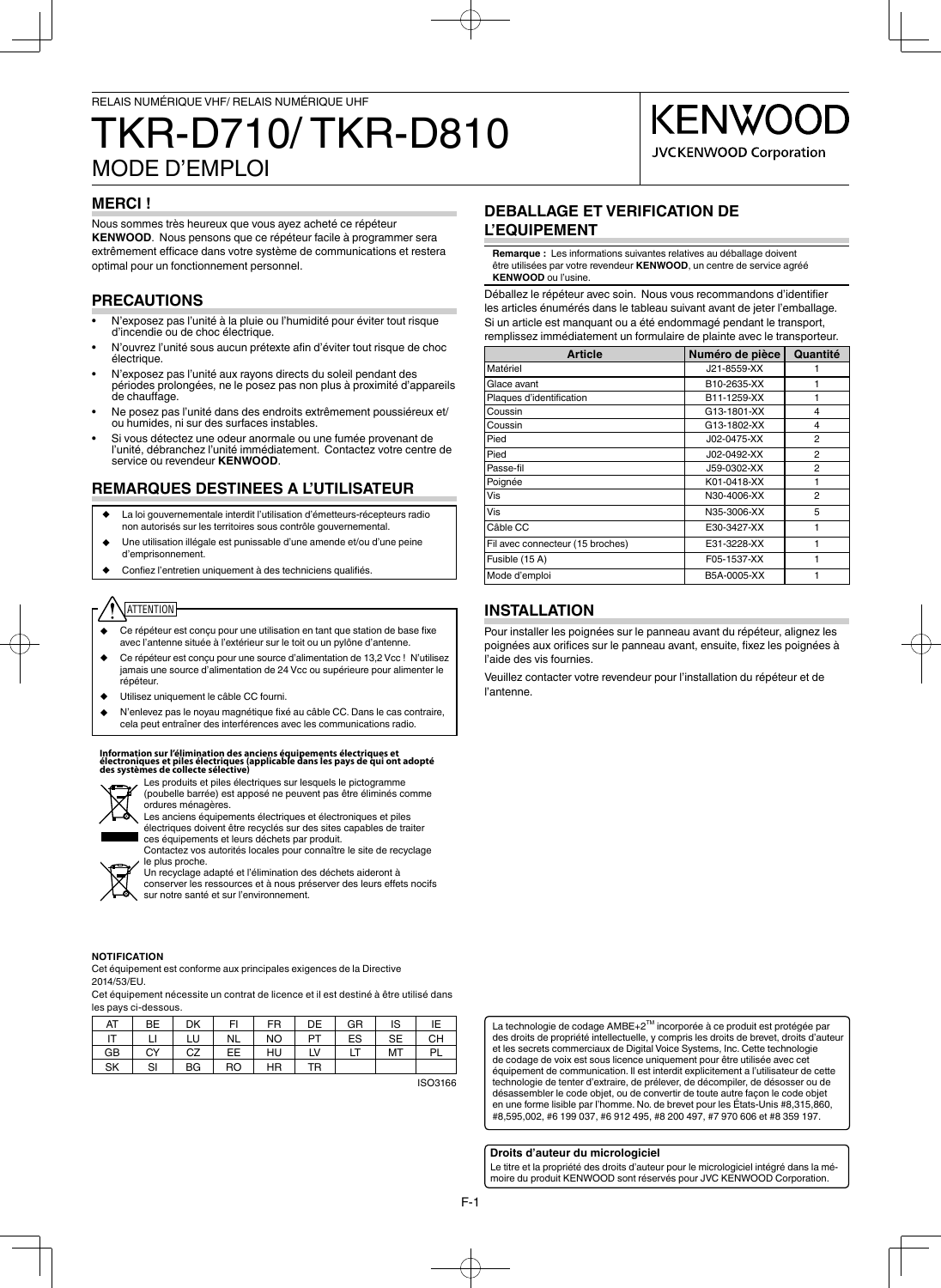#### ■ Panneau avant



- a **Haut-parleur**
- $\overline{2}$  Afficheur CH/STATUS
- Deux chiffres à 7 segments affichent le numéro du canal, son nom ou son état.
- **(3) Commande VOLUME** 
	- Tournez pour régler le niveau sonore.
- d **Commutateur POWER**
- e **Indicateur POWER**
- Le témoin vert s'allume lorsque la prise **13,2 Vcc** est alimentée.  $6$  Prise MIC
	- Connectez un microphone à cette prise modulaire à 8 broches.

#### ■ **Panneau arrière**

- g **Touches fonctions programmables** Appuyez sur ces touches pour activer leurs fonctions programmables.
- h **Indicateur BUSY**
- Le témoin vert s'allume alors qu'un signal est reçu. **9** Indicateur TX
- Le témoin rouge s'allume lors de la transmission.



#### a **Prise TX OUT**

- Connectez une antenne TX ou un duplexeur à cette prise. b **Prise CONTROL I/O**
- Raccordez un contrôleur de répéteur ou un panneau distant à cette interface DB-25.
- **(3) Prise REF IN**
- Cette prise n'est actuellement pas utilisée.
- d **Prise RX IN**
- Raccordez une antenne RX ou un duplexeur à ce réceptacle BNC. e **FUSIBLE**
	- Insérez un fusible de 15 A dans ce porte-fusible.

## **FONCTIONNEMENT DU REPETEUR**

#### **Remarque :**

- ◆ Veuillez contacter votre revendeur en ce qui concerne la programmation du répéteur.
- Une fois l'appareil mis sous tension, l'afficheur CH/STATUS clignote pendant environ 30 secondes jusqu'à ce que le circuit interne se stabilise. Patientez jusqu'à ce que l'afficheur reste allumé, avant le fonctionnement.

Lorsque le relais est branché à une source de courant, l'indicateur d'**alimentation** s'allume:

• En vert, lorsque la prise principale de courant CC est utilisée.

L'indicateur **BUSY** s'allume en vert lorsqu'un signal est en cours de réception et l'indicateur **TX** s'allume en rouge pendant la transmission.

- f **Prise 13,2 Vcc**
- Connectez une alimentation de 13,2 Vcc à cette prise.
- g **Prise N SYNC 1 / 2**

Cette prise n'est actuellement pas utilisée. Les fonctions à venir incluent le raccordement à un autre répéteur ou à un appareil en option.

h **Prise TEST/SPKR**

Testez la prise d'entrée/sortie. Raccordez un haut-parleur externe à cette prise.

#### **FONCTIONNEMENT DE L'EMETTEUR-RECEPTEUR (Mode analogique uniquement)**

#### ■ Réception

 Réglez le volume au niveau souhaité. Il se peut que vous deviez régler à nouveau le volume si des interférences surviennent lors de la réception d'un message de votre répartiteur ou d'un autre membre de votre groupe.

L'indicateur vert **BUSY** s'allume lors de la réception d'un signal.

#### ■ **Transmission**

- **1** Ecoutez le canal avant la transmission afin de vous assurer qu'il n'est pas utilisé.
- **2** Appuyez sur le commutateur **PTT** du microphone, ensuite parlez sans changer votre voix.
- L'indicateur rouge **TX** s'allume lors de la transmission.
- **3** Lorsque vous avez fini de parler, relâchez le commutateur PTT.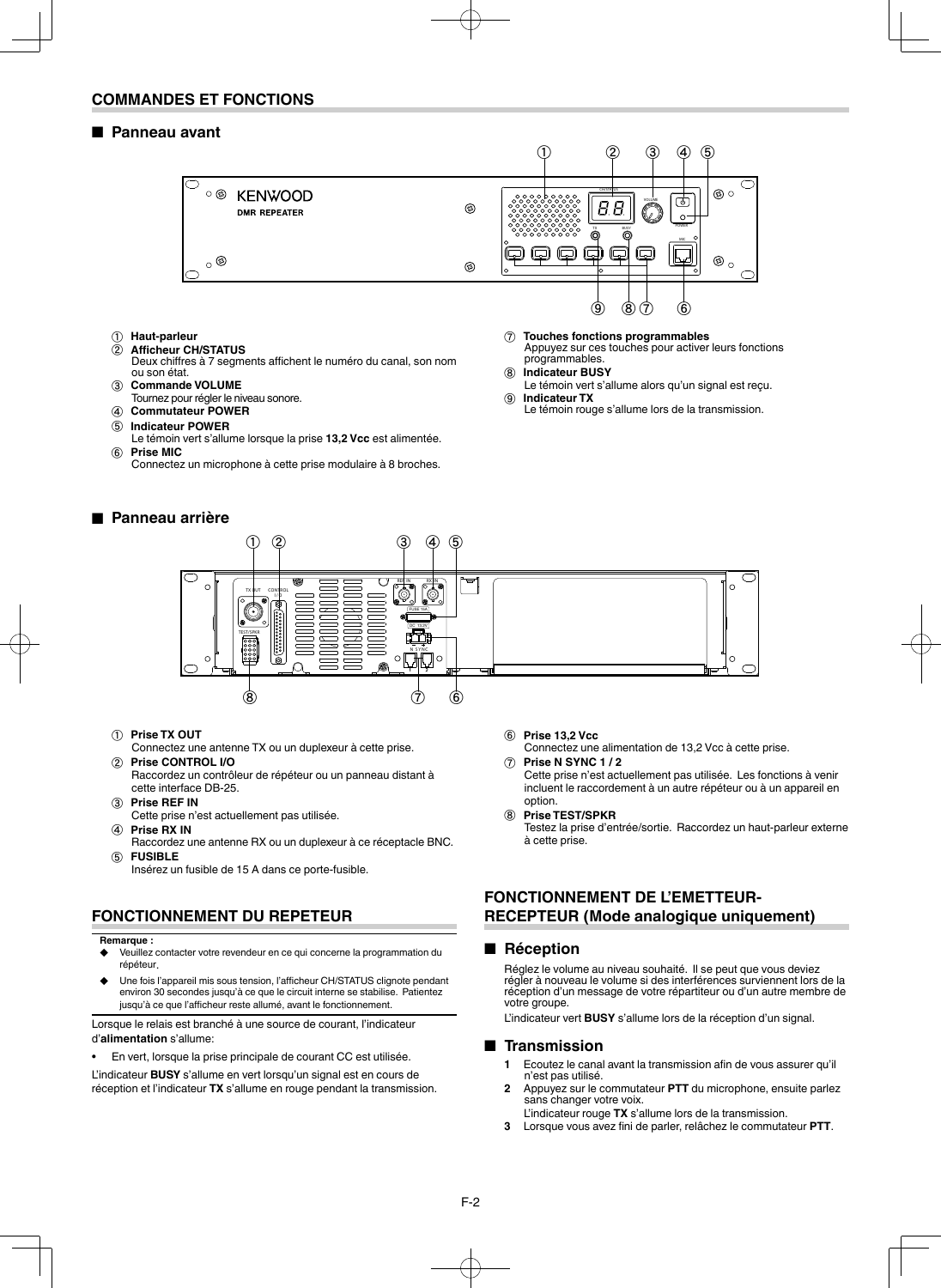## MANUAL DE INSTRUCCTIONES TKR-D710/ TKR-D810

## **MUCHAS GRACIAS!**

Gracias por comprar este repetidos de **KENWOOD**. Creemos que este repetidor de fácil programación será altamente efectivo en su sistema de comunicaciones para que su personal trabaje con la mayor eficacia posible.

## **PRECAUCIONES**

- Para evitar incendios o descargas eléctricas, no exponga la unidad a la lluvia o a la humedad.
- Para evitar riesgos de descarga eléctrica, no abra la unidad en ningún momento.
- No exponga la unidad a la luz directa del sol, ni la coloque cerca de calefactores.
- No coloque la unidad en zonas excesivamente polvorientas o húmedas, ni sobre superficies inestables.
- Si detecta un olor o humo anormal proveniente de la unidad, desconecte la alimentación inmediatamente y póngase en contacto con el servicio técnico de **KENWOOD** o con su proveedor.

## **AVISOS AL USUARIO**

- La ley gubernamental prohíbe el uso de radiotransmisores no autorizados dentro de los territorios que se encuentren bajo el control del gobierno.
- El uso ilegal se castigará con multa y/o encarcelamiento.
- Solicite la reparación solamente a un técnico cualificado.

### PRECAUCIÓN

- Este repetidor está pensado para utilizarse como estación base fija con la antena situada en exteriores, ya sea en el tejado o en una torreta de antena.
- El repetidor está diseñado para una fuente de alimentación de 13,2 V CC. No utilice una fuente 24 V CC o mayor para alimentar el repetidor.
- Utilice únicamente el cable CC suministrado.

residuales correspondientes.

No extraiga el núcleo de ferrita acoplado al cable de CC. De hacerlo, podría causar interferencias con las comunicaciones por radio.

Información acerca de la eliminación de equipos eléctricos,<br>electrónicos y baterías al final de la vida útil (aplicable a los países<br>de la que hayan adoptado sistemas independientes de recogida de<br>residuos)



Los productos y las baterías con el símbolo (contenedor con ruedas tachado) no podrán ser desechados como residuos domésticos. Los equipos eléctricos, electrónicos y baterías al final de la vida útil, deberán ser reciclados en instalaciones que puedan dar el tratamiento adecuado a estos productos y a sus subproductos



Póngase en contacto con la autoridad local competente para obtener información sobre el centro de reciclaje más cercano. El reciclaje y la disposición adecuada de los desechos ayuda a conservar los recursos naturales y a reducir los efectos

perjudiciales en la salud y el medio ambiente.

#### **AVISO**

Este equipo cumple con los requisitos esenciales de la Directiva 2014/53/EU. Este equipo requiere una licencia y está destinado para utilizarse en los siguientes países.

| AT | BE | DK | FI        | FR        | DE        | GR | IS | ΙE        |
|----|----|----|-----------|-----------|-----------|----|----|-----------|
| דו | ⊔  | LU | <b>NL</b> | <b>NO</b> | <b>PT</b> | ES | SE | CН        |
| GB | CY | CZ | EЕ        | HU        | LV        | LT | MT | <b>PL</b> |
| SK | SI | ВG | RO        | HR        | TR        |    |    |           |

ISO3166

## **DESEMBALAJE Y COMPROBACIÓN DEL EQUIPO**

**KENWO** 

**JVCKENWOOD Corporation** 

**Nota :** La información sobre desembalaje que se ofrece a continuación está destinada a su distribuidor **KENWOOD**, a un servicio técnico autorizado de **KENWOOD** o a la fábrica.

Desembale el repetidor con cuidado. Recomendamos que antes de tirar el material de embalaje, identifique los elementos indicados en la tabla siguiente. Si falta algo o se ha producido algún daño durante el transporte, presente inmediatamente una reclamación a la empresa de transporte.

| <b>Artículo</b>                            | Número de pieza | <b>Cantidad</b> |
|--------------------------------------------|-----------------|-----------------|
| Elemento de fijación                       | J21-8559-XX     |                 |
| Cristal frontal                            | B10-2635-XX     |                 |
| Placas de identificación                   | B11-1259-XX     |                 |
| Amortiguador                               | G13-1801-XX     | 4               |
| Amortiquador                               | G13-1802-XX     | 4               |
| Pie                                        | J02-0475-XX     | 2               |
| Pie                                        | J02-0492-XX     | 2               |
| Arandela de goma                           | J59-0302-XX     | 2               |
| Asa                                        | K01-0418-XX     |                 |
| <b>Tornillos</b>                           | N30-4006-XX     | $\overline{2}$  |
| Tornillos                                  | N35-3006-XX     | 5               |
| Cable CC                                   | E30-3427-XX     | 1               |
| Cable conductor con conector (15 patillas) | E31-3228-XX     | 1               |
| Fusible (15 A)                             | F05-1537-XX     | 1               |
| Manual de instrucciones                    | B5A-0005-XX     | 1               |

## **INSTALACIÓN**

Para montar las asas en el panel frontal del repetidor, alinéelas con los agujeros situados en el panel frontal y, a continuación, fije las asas utilizando los tornillos suministrados.

Para obtener información sobre la instalación del repetidor y de la antena, consulte a su distribuidor.

La tecnología de codificación de voz AMBE+2™ integrada a este producto está protegida por derechos de propiedad intelectual, incluidos los derechos de patente, derechos de copyright y secretos comerciales de Digital Voice Systems, Inc. Esta tecnología de codificación de voz se ofrece bajo licencia única y exclusivamente para su uso en este equipo de comunicaciones. Queda expresamente prohibido cualquier intento de extracción, eliminación, descompilación, ingeniería inversa o desarmado del código objeto por parte del usuario de esta tecnología, así como cualquier intento de conversión del código objeto a un formato legible por personas. Patente de EE.UU. números #8,315,860, #8,595,002, #6,199,037, #6,912,495, #8,200,497, #7,970,606, y #8,359,197.

#### **Derechos de propiedad intelectual del firmware**

La titularidad y propiedad de los derechos de propiedad intelectual del firmware integrado en las memorias de los productos KENWOOD están reservados para JVC KENWOOD Corporation.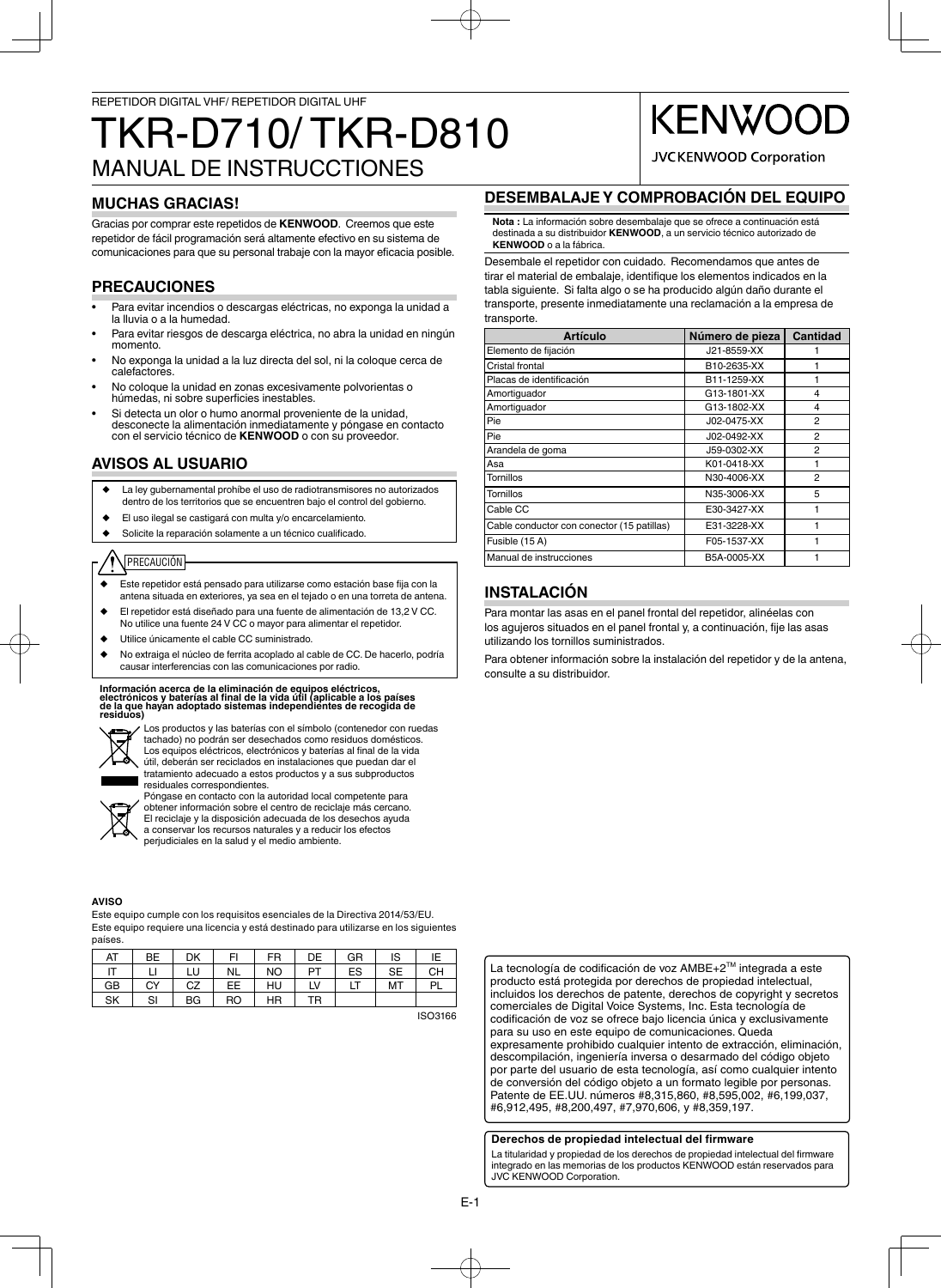#### ■ **Panel frontal**



- a **Altavoz**
- b **Pantalla CH/STATUS** Dos dígitos de 7 segmentos indican el número, el nombre o el estado del canal.
- **(3) Control VOLUME**
- Gírelo para ajustar el nivel de audio.
- d **Interruptor POWER**
- e **Indicador POWER**
	- Se ilumina de color verde cuando se suministra alimentación eléctrica al jack **13,2 V CC**.
- $(6)$  Jack MIC

Conecte un micrófono a este jack modular de 8 patillas.

#### **Panel trasero**



- h **Indicador BUSY**
- Se ilumina de color verde mientras se está recibiendo una señal. i **Indicador TX**
	- Se ilumina de color rojo durante la transmisión.



- a **Jack TX OUT**
- Conecte una antena TX o un duplexor a este conector.
- b **Jack CONTROL I/O** Conecte un controlador de repetidor o un panel remoto a esta interfaz DB-25.
- **(3)** Jack REF IN
- Este jack no está actualmente en uso.
- d **Jack RX IN**
- Conecte una antena RX o un duplexador a esta toma BNC. e **FUSIBLE**

Inserte un fusible de pala de 15 A en este portafusibles.

## **FUNCIONAMIENTO DEL REPETIDOR**

#### **Notas :**

- ◆ Consulte a su distribuidor para conocer cómo se programa el repetidor.
- ◆ Cuando conecte la alimentación, la indicación CH/STATUS parpadeará durante unos 30 segundos hasta que se estabilice el circuito interno. Espere hasta que la indicación permanezca fija antes de utilizar el aparato.

Cuando se suministra energía eléctrica a la unidad, el indicador de **Alimentación** se ilumina:

Verde si se utiliza el jack CC principal.

El indicador **BUSY** se ilumina de color verde mientras se recibe una señal, y el indicador **TX** se ilumina de color rojo mientras se transmite.

- f **Jack 13,2 V CC**
- Conecte una fuente de alimentación 13,2 V CC a este jack. g **Jack N SYNC 1 / 2**
- Este jack no está actualmente en uso. Como opciones futuras podrá conectar otro repetidor o un dispositivo opcional.
- h **Jack TEST/SPKR** Compruebe el jack de entrada/salida. Conecte un altavoz externo a este jack.

#### **FUNCIONAMIENTO DEL TRANSCEPTOR (Modo análogo solamente)**

#### ■ Recepción

 Ajuste el volumen al nivel deseado. Quizás tenga que volver a ajustarlo si se producen interferencias durante la recepción de un mensaje procedente de su distribuidor de mensajes o de otro miembro de la flota.

 El indicador **BUSY** se ilumina de color verde durante la recepción de una señal.

#### ■ **Transmisión**

- **1** Escuche el canal antes de transmitir, para asegurarse de que no está en uso.
- **2** Presione el conmutador **PTT** del micrófono y hable con su tono de voz habitual.
	- El indicador **TX** se ilumina de color rojo durante la transmisión.
- **3** Cuando termine de hablar, suelte el conmutador **PTT**.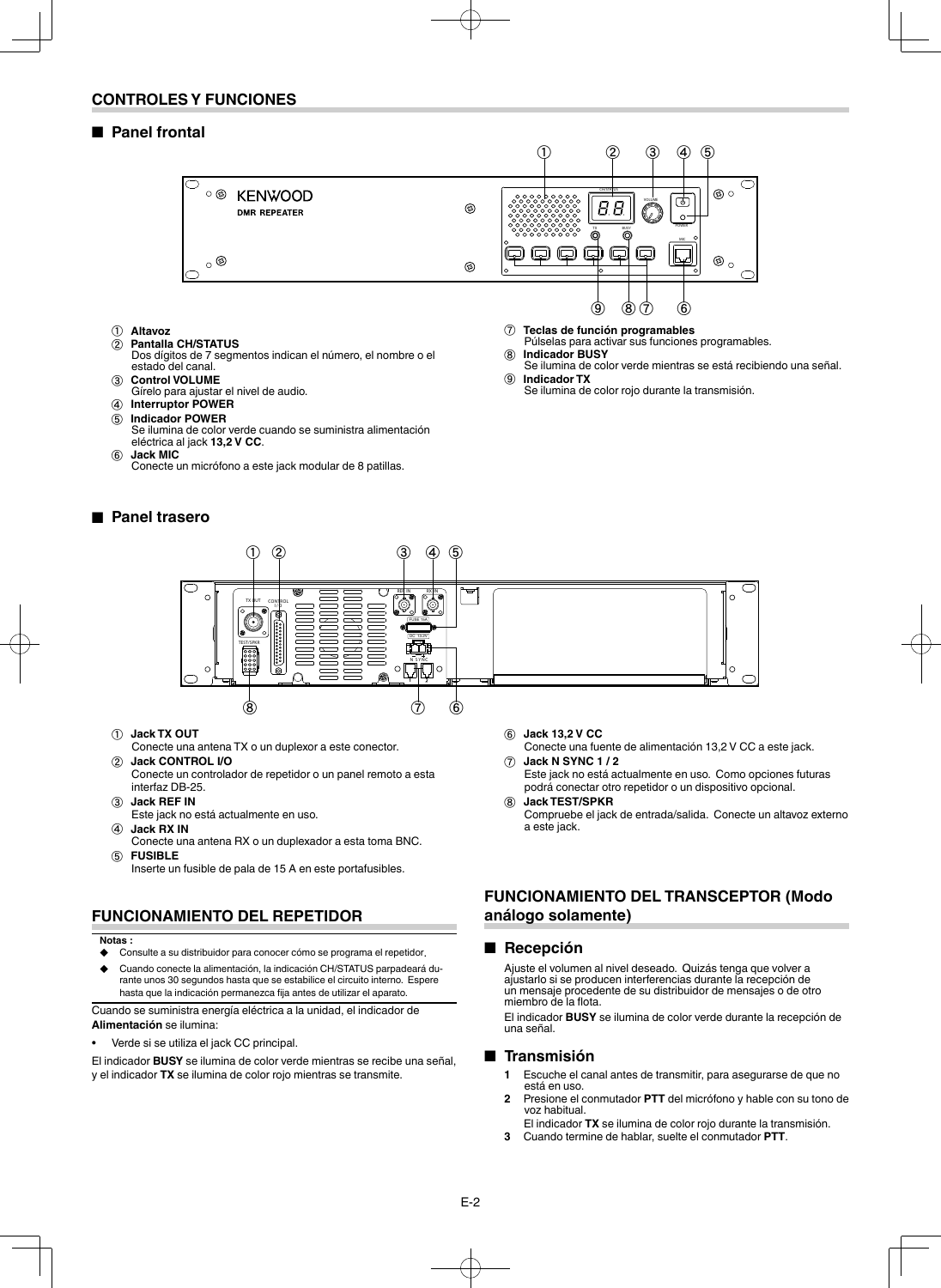## MANUALE DI ISTRUZIONI TKR-D710/ TKR-D810

## **GRAZIE!**

Grazie per aver acquistato il ripetitore **KENWOOD**. Riteniamo che questo ripetitore facile da programmare sarà molto efficace per il sistema di comunicazione in uso garantendo l'operatività del personale al massimo dell'efficienza.

## **AVVERTENZE**

- Per ridurre il rischio di incendi o folgorazioni, non esporre l'unità a pioggia o umidità.
- Per ridurre il rischio di folgorazioni, non aprire l'unità per nessun motivo.
- Non esporre l'unità a lunghi periodi di luce solare diretta, non posizionarlo vicino a sistemi di riscaldamento.
- Non posizionare l'unità in zone eccessivamente polverose e/o umide, né sopra superfici instabili.
- In caso di odori anomali o fumo che si sprigiona dall'unità, scollegare immediatamente l'unità dall'alimentazione. Contattare il proprio rivenditore **KENWOOD** o il centro di assistenza autorizzato.

## **INFORMAZIONI PER L'UTENTE**

- ◆ La legge vieta l'utilizzo di ricetrasmettitori da parte di utenti radio privi di licenza all'interno dei territori controllati dallo Stato.
- Un'azione illegale è punibile con una multa e/o con l'arresto.
- ◆ Fare affidamento solo sul servizio di tecnici qualificati.

## **ATTENZIONE**

- ◆ Il ripetitore serve come stazione base fissa con l'antenna posizionata esternamente sul tetto o su un apposito palo.
- Il ripetitore è stato progettato per funzionare con una sorgente di alimentazione da 13,2 V DC. Per alimentare il ripetitore non utilizzare una sorgente da 24 V DC o superiore.
- Utilizzare solo il cavo di alimentazione DC in dotazione.
- Non rimuovere il nucleo di ferrite attaccato al cavo di alimentazione DC. Altrimenti si possono provocare interferenze con le comunicazioni radio.

## Informazioni sull'eliminazione dei prodotti elettrici ed elettronici e delle<br>batterie (per i Paesi che adottano la raccolta differenziata dei rifiuti)



I prodotti e le batterie recanti questa icona (bidone carrellato della spazzatura con il simbolo della croce) non devono essere eliminati come rifiuti solidi urbani.

I prodotti elettrici ed elettronici e le batterie devono essere riciclati presso centri idonei alla loro gestione e a quella dei rispettivi sottoprodotti.



Se eseguiti adeguatamente, l'eliminazione e il riciclaggio dei rifiuti aiutano a conservare le risorse e al contempo impedire gli effetti nocivi sulla salute e l'ambiente.

#### **AVVISO**

La presente apparecchiatura è conforme ai requisiti fondamentali della Direttiva 2014/53/EU.

Questa apparecchiatura e'concepita per essere utilizzata in tutti L'apparecchiatura deve essere provvista di licenza e n'è consentito l'uso nei seguenti paesi.

| AT | ВE | DK | FI | <b>FR</b> | DE | GR | IS        | ΙE |
|----|----|----|----|-----------|----|----|-----------|----|
|    |    |    | NL | <b>NO</b> | PT | ES | <b>SE</b> | CH |
| GB | CY | CZ | EE | HU        | LV | LT | MT        | PI |
| SK | SI | ВG | RO | HR        | TR |    |           |    |

ISO3166

## **DISIMBALLARE E CONTROLLARE L'APPARECCHIATURA**

**Nota:** Le seguenti informazioni per l'apertura della confezione sono riservate al rivenditore **KENWOOD** al centro di assistenza autorizzato **KENWOOD** o alla fabbrica.

**KENWOG** 

**JVCKENWOOD Corporation** 

Disimballare con attenzione il ripetitore. Consigliamo di controllare gli elementi elencati nelle tabella che segue prima di scartare il materiale imballato. Nel caso in cui manchi un elemento, o nel caso in cui un elemento sia stato danneggiato nel corso del trasporto, compilare immediatamente un reclamo assieme allo spedizioniere.

| <b>Articolo</b>                      | Codice di riferimento | Quantità |
|--------------------------------------|-----------------------|----------|
| Corpo hardware                       | J21-8559-XX           |          |
| Vetro anteriore                      | B10-2635-XX           |          |
| Targhette                            | B11-1259-XX           |          |
| Cuscinetti                           | G13-1801-XX           | 4        |
| Cuscinetti                           | G13-1802-XX           | 4        |
| Piedi                                | J02-0475-XX           | 2        |
| Piedi                                | J02-0492-XX           | 2        |
| Occhielli                            | J59-0302-XX           | 2        |
| Manico                               | K01-0418-XX           |          |
| Viti                                 | N30-4006-XX           | 2        |
| Viti                                 | N35-3006-XX           | 5        |
| Cavo di alimentazione DC             | E30-3427-XX           |          |
| Cavo isolato con connettore (15 pin) | E31-3228-XX           |          |
| Fusibile (15 A)                      | F05-1537-XX           |          |
| Manuale di istruzioni                | B5A-0005-XX           |          |

## **INSTALLAZIONE**

Per installare le maniglie sul pannello anteriore del ripetitore, allinearle con i fori sul pannello sesso, quindi fissare le maniglie utilizzando le viti in dotazione.

Rivolgersi al rivenditore per ulteriori informazioni sull'installazione dell'antenna e del ripetitore.

La tecnologia AMBE+2<sup>™</sup> di codifica vocale usata da questo ricetrasmettitore è protetta dalle leggi sulla proprietà intellettuale, compresi i diritti di brevetto e di copyright e i segreti commerciali appartenenti a Digital Voice Systems. Inc. Tale tecnologia di codifica vocale è concessa in licenza esclusivamente per l'utilizzo con questo apparecchio di comunicazione. È fatto espresso divieto a chi la usa di estrarre, rimuovere, decompilare o disassemblare il codice oggetto o in qualsiasi modo convertirlo in forma leggibile dall'uomo. Brevetti registrati negli Stati Uniti d'America: #8,315,860, #8,595,002, #6,199,037, #6,912,495, #8,200,497, #7,970,606, e #8,359,197.

#### **Diritti d'autore del firmware**

Il titolo e la proprietà dei diritti d'autore del firmware contenuto nelle memorie del prodotto KENWOOD sono riservate per la JVC KENWOOD Corporation.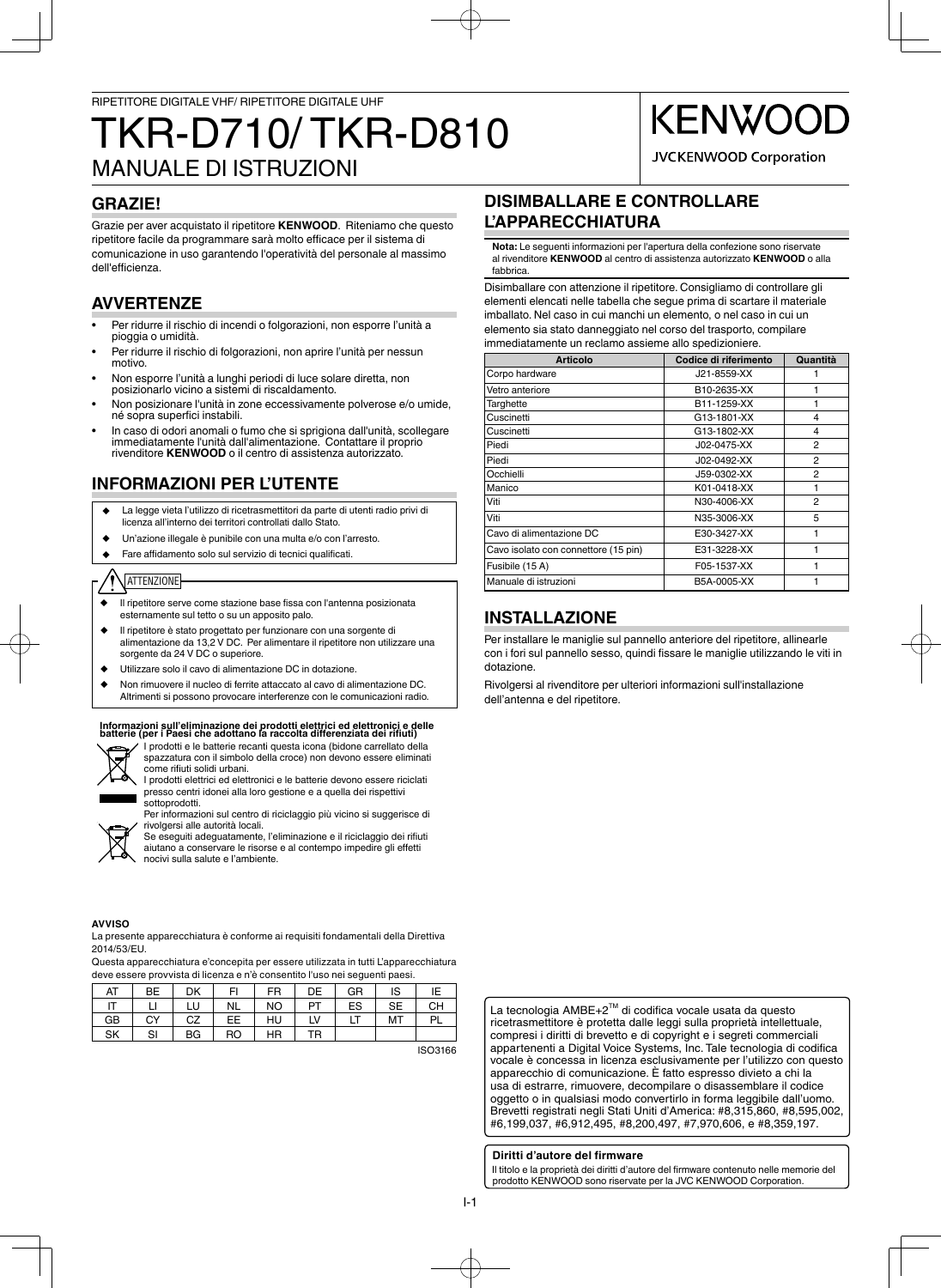#### ■ Pannello anteriore



- a **Altoparlante** b **Display CH/STATUS**
- Due display a 7 segmenti per visualizzare il numero, il nome o lo stato del canale.
- **3** Controllo VOLUME
- Ruotare per regolare l'audio.
- d **Interruttore POWER**
- e **Indicatore POWER**
- Si accende con luce verde quando il jack **DC 13,2V** riceve l'alimentazione.
- $(6)$  Jack MIC
	- Collegare un microfono a questo jack modulare a 8 pin.

## ■ Pannello posteriore



- Si accende con luce verde durante la ricezione di un segnale. i **Indicatore TX**
- Si accende con luce rossa durante la trasmissione.



#### a **Jack TX OUT**

- Collegare a questa presa un'antenna TX o un duplexer. b **Jack CONTROL I/O**
- Collegare un controllore ripetitore o un pannello remoto all'interfaccia DB-25 .
- **(3)** Jack REF IN
- Questo jack attualmente non è in uso. (4) Jack RX IN
- Collegare un'antenna RX o un'antenna a relè ricetrasmittente alla presa BNC.
- e **FUSIBILE**
- Inserire un fusibile a paletta da 15 A nel portafusibili.

## **FUNZIONAMENTO DEL RIPETITORE**

#### **Note:**

- ◆ Rivolgersi al rivenditore per ulteriori informazioni su come programmare il ripetitore.
- Dopo aver commutato l'accensione, il display CH/STATUS lampeggia per circa 30 secondi finché il circuito interno non si stabilizza. Attendere finché il display resta acceso prima dell'uso.

Quando l'unità viene collegata ad una fonte di alimentazione, l'indicatore d'**alimentazione** si accende:

• Colore verde se viene usata la presa per corrente c.c..

L'indicatore **BUSY** è verde durante la ricezione di un segnale e l'indicatore **TX** è rosso durante la trasmissione.

- f **Jack DC 13,2V**
- Collegare un'alimentazione da 13,2 V DC a questo jack. g **Jack N SYNC 1 / 2**

Questo jack attualmente non è in uso. In futuro tra le funzioni è previsto il collegamento ad un altro ripetitore o dispositivo opzionale.

h **Jack TEST/SPKR**

Jack per il test ingresso/uscita. Collegare un altoparlante esterno a questo jack.

### **FUNZIONAMENTO DEL RICETRASMETTITORE (Solo modalità analogica)**

#### ■ Ricezione

 Regolare il volume al livello desiderato. Potrebbe essere necessario regolare di nuovo il volume in caso d'interferenza durante la ricezione di un messaggio dal mittente o da un altro membro della flotta. L'indicatore **BUSY** si accende con luce verde durante la ricezione di un segnale.

#### ■ **Trasmissione**

- **1** Ascoltare il canale prima di trasmettere, per essere certi che non sia in uso.
- **2** Premere l'interruttore del microfono **PTT** quindi parlare con tono di voce normale.
- L'indicatore **TX** si accende con luce rossa durante la trasmissione. **3** Quando si è finito di parlare rilasciare l'interruttore PTT.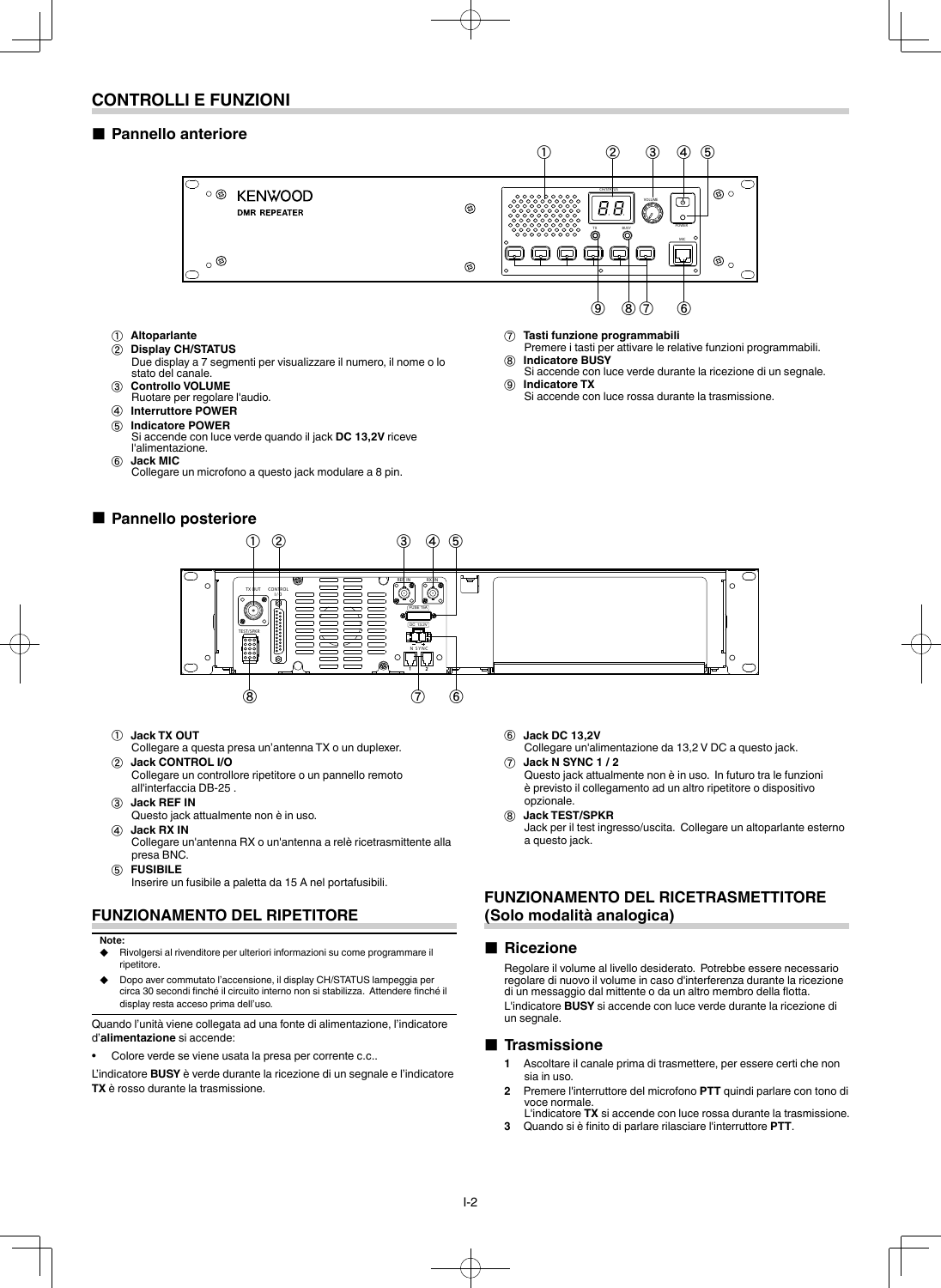## BEDIENUNGSANLEITUNG TKR-D710/ TKR-D810

## **VIELEN DANK!**

Wir danken Ihnen für den Kauf dieses **KENWOOD** Repeaters. Wir sind überzeugt, dass dieser einfach programmierbare Repeater in Ihrem Kommunikationssystem eine hohe Wirksamkeit entfalten wird, so dass Ihre Mitarbeiter mit optimaler Effizienz arbeiten können.

## **VORSICHTSMASSNAHMEN**

- Das Gerät keinesfalls Regen oder Feuchtigkeit aussetzen, da dadurch die Gefahr von Bränden oder Stromschlägen entstehen kann.
- Das Gerät unter keinen Umständen öffnen, da dadurch die Gefahr von Stromschlägen entstehen kann.
- Das Gerät nicht längere Zeit direkter Sonneneinstrahlung aussetzen und nicht in der Nähe von Heizgeräten aufstellen.
- Das Gerät nicht in besonders staubhaltigen und/oder feuchten Bereichen oder auf instabilen Oberflächen aufstellen.
- Wenn von dem Gerät ein ungewöhnlicher Geruch oder Rauchentwicklung ausgeht, die Spannungsversorgung des Geräts sofort unterbrechen. Wenden Sie sich an Ihr **KENWOOD**-Kundendienstzentrum oder an Ihren Händler.

## **HINWEISE FÜR DEN BENUTZER**

- In Bereichen, die staatlicher Kontrolle unterliegen, ist die Verwendung von nicht entsprechend lizenzierten Funksendern gesetzlich verboten.
- Ein solcher unerlaubter Betrieb kann durch Geld- und/oder Gefängnisstrafen geahndet werden.
- Wartungsarbeiten nur von entsprechend geschulten Technikern durchführen lassen.

## VORSICHT

- Dieser Repeater ist für den Einsatz als fest installierte Basisstation vorgesehen, deren Antenne im Freien auf einem Dach oder Antennenmast installiert ist.
- Dieser Repeater ist für den Betrieb an einer 13,2-V-Gleichspannungsquelle ausgelegt! Zur Versorgung des Repeaters darf keinesfalls eine Spannungsquelle mit 24 V DC oder mehr eingesetzt werden.
- Nur das mitgelieferte Gleichspannungs-Versorgungskabel verwenden.
- Der Ferritkern am Gleichspannungs-Versorgungskabel darf nicht entfernt werden. Hierdurch könnten Störungen des Funkverkehrs verursacht werden.

## **Entsorgung von gebrauchten elektrischen und elektronischen Geräten und Batterien (anzuwenden in Ländern mit einem separaten Sammelsystem für solche Geräte)**



Das Symbol (durchgestrichene Mülltonne) auf dem Produkt oder seiner Verpackung weist darauf hin, dass dieses Produkt nicht als normaler Haushaltsabfall behandelt werden darf.

Die betreffenden Produkte müssen an einer Annahmestelle für das Recycling von elektrischen und elektronischen Geräten und Batterien abgegeben werden.



Weitere Informationen über das Recycling dieses Produktes erhalten Sie von Ihrer Gemeinde oder den kommunalen Entsorgungsbetrieben. Unsachgemäße oder falsche Entsorgung gefährden Umwelt und Gesundheit.

#### **HINWEIS**

Dieses Gerät erfüllt die grundlegenden Anforderungen der Direktive 2014/53/EU. Für dieses Gerät ist eine Lizenz erforderlich; es ist für die Verwendung in den unten aufgeführten Ländern vorgesehen.

| AT | <b>BE</b> | DK | FI        | FR        | DE        | GR | IS        | ΙE        |
|----|-----------|----|-----------|-----------|-----------|----|-----------|-----------|
| IT |           | LU | <b>NL</b> | <b>NO</b> | <b>PT</b> | ES | <b>SE</b> | CН        |
| GB | CY        | CZ | EE        | HU        | LV        | LT | MT        | <b>PL</b> |
| SK | SI        | BG | RO        | ΗR        | TR        |    |           |           |

ISO3166

**ERÄT AUSPACKEN UND LIEFERUMFANG ÜBERPRÜFEN**

**KENWOO** 

**JVCKENWOOD Corporation** 

**Hinweis:** Die folgenden Auspackhinweise richten sich an Ihren **KENWOOD**-Händler, ein autorisiertes **KENWOOD**-Kundendienstzentrum oder das Herstellerwerk.

Packen Sie den Repeater vorsichtig aus. Wir empfehlen, die Vollständigkeit der gelieferten Komponenten anhand der folgenden Tabelle zu überprüfen, bevor Sie das Verpackungsmaterial entsorgen. Falls Teile fehlen oder beim Versand beschädigt wurden, müssen Sie umgehend beim Spediteur reklamieren.

| <b>Teil</b>                           | <b>Bestellnummer</b> | Anzahl         |
|---------------------------------------|----------------------|----------------|
| Hardware-Einbaurahmen                 | J21-8559-XX          |                |
| Vordere Glasabdeckung                 | B10-2635-XX          | 1              |
| Namensschilder                        | B11-1259-XX          |                |
| Polster                               | G13-1801-XX          | 4              |
| Polster                               | G13-1802-XX          | 4              |
| Fuß                                   | J02-0475-XX          | 2              |
| <b>Fuß</b>                            | J02-0492-XX          | $\overline{2}$ |
| Dichtungsgummi                        | J59-0302-XX          | $\overline{2}$ |
| Griff                                 | K01-0418-XX          | 1              |
| Schrauben                             | N30-4006-XX          | 2              |
| Schrauben                             | N35-3006-XX          | 5              |
| Gleichspannungs-Versorgungskabel      | E30-3427-XX          |                |
| Anschlusskabel mit Stecker (15-polig) | E31-3228-XX          | 1              |
| Sicherung (15 A)                      | F05-1537-XX          | 1              |
| Bedienungsanleitung                   | B5A-0005-XX          |                |

## **EINBAU**

Um die Griffe an der Frontplatte des Repeaters zu montieren, die Griffe auf die Öffnungen in der Frontplatte ausrichten und mit den mitgelieferten Schrauben befestigen.

Bitte setzen Sie sich bezüglich der Installation des Repeaters und der Antenne mit Ihrem Händler in Verbindung.

Die AMBE+2TM-Sprachcodierungstechnologie, die in diesem Gerät zum Einsatz kommt, ist durch das Immaterialgüterrecht – u. a. durch Patentrechte, Urheberrechte und Handelsgeheimnisse von Digital Voice Systems, Inc. – geschützt. Diese Sprachcodierungstechnologie ist ausschließlich für die Verwendung in diesem Übertragungsgerät lizenziert. Dem Benutzer dieser Technologie ist es ausdrücklich untersagt, den Objektcode zu extrahieren, zu entfernen, zu dekompilieren, nachzukonstruieren oder zu disassemblieren oder den Objektcode auf irgendeinem anderen Weg in eine für Menschen lesbare Form zu verwandeln zu versuchen. U.S.-Patentnummern #8,315,860, #8,595,002, #6,199,037, #6,912,495, #8,200,497, #7,970,606, und #8,359,197.

**Firmware Copyrights** Eigentümerin der Urheberrechte an in Speichern von KENWOOD-Produkten eingebetteter Firmware ist die JVC KENWOOD Corporation.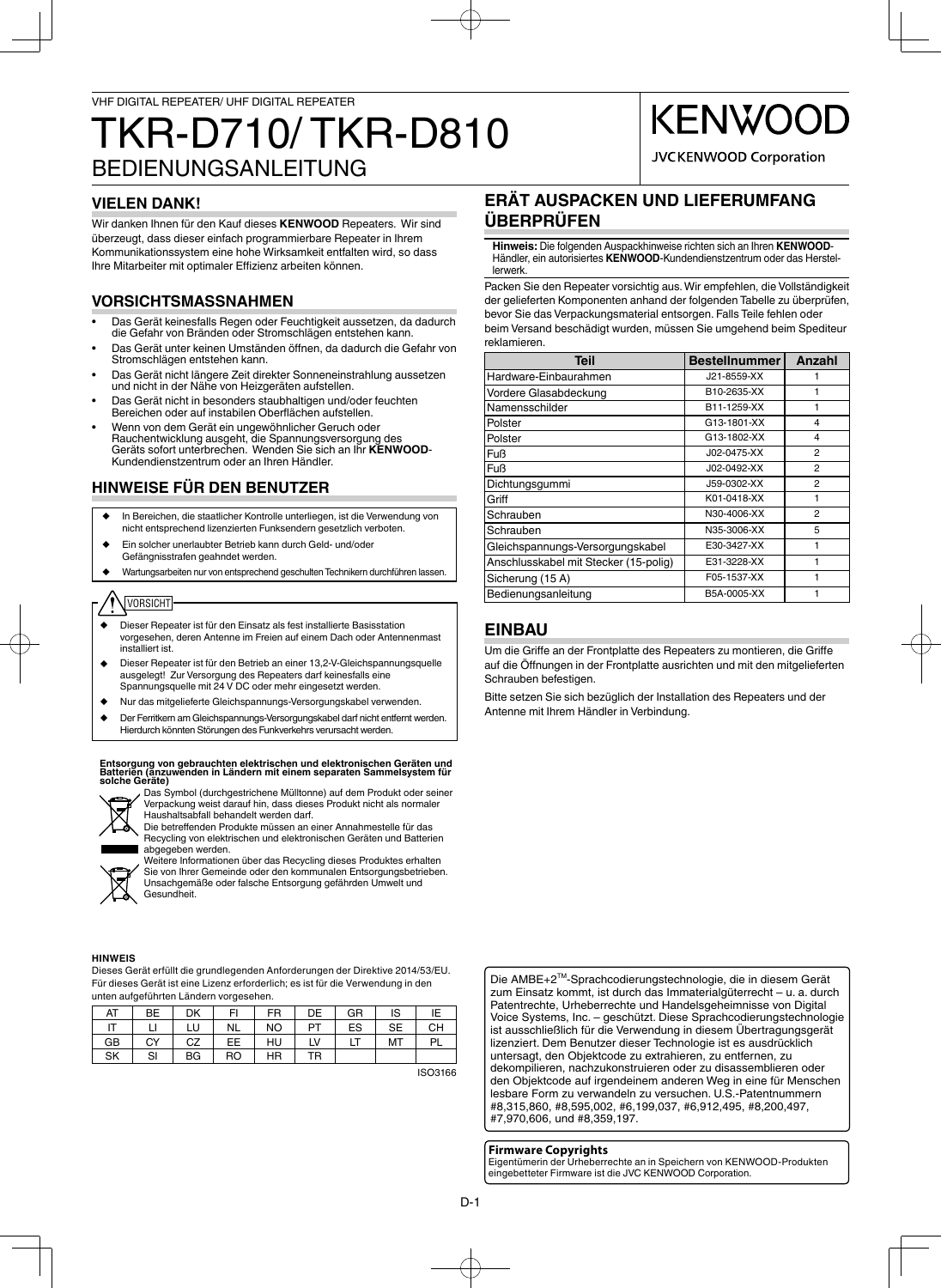## **BEDIENELEMENTE UND FUNKTIONEN**

#### ■ Frontplatte



- a **Lautsprecher**
- b **Anzeige CH/STATUS**
- Eine zweistellige 7-Segment-Anzeige dient zur Darstellung von Kanalnummer, -namen oder -status.
- **(3) Regler VOLUME**
- Drehen Sie am Regler, um die Tonlautstärke einzustellen.
- d **POWER-Schalter** e **Anzeige POWER**
	- Leuchtet grün auf, wenn die Buchse **DC 13,2V** mit Spannung versorgt wird.

### ■ **Rückseite**

#### $6$  Buchse MIC

An diese 8-polige Modular-Buchse kann ein Mikrofon angeschlossen werden.

- g **Programmierbare Funktionstasten**
- Diese Tasten drücken, um die jeweils programmierten Funktionen zu aktivieren.

#### h **Anzeige BUSY**

- Leuchtet grün, während ein Signal empfangen wird.
- **(9)** Anzeige TX
	- Leuchtet rot, während ein Sendevorgang läuft.



#### a **Buchse TX OUT**

An dieser Steckbuchse kann eine TX-Antenne oder ein Duplexer angeschlossen werden.

- b **Buchse CONTROL I/O**
	- Über diese DB-25-Buchse können Sie einen Repeater-Controller oder ein externes Bedienfeld anschließen.
- **(3) Buchse REF IN**

Diese Buchse wird zurzeit nicht verwendet.

- (4) **Buchse RX IN** An diese BNC-Buchse wird eine RX-Antenne oder ein Duplexer angeschlossen.
	- **SICHERUNG**

In diesen Sicherungshalter wird eine 15-A-Flachsicherung eingesetzt.

## **VERWENDUNG DES REPEATERS**

#### **Hinweise:**

- Bitte setzen Sie sich bezüglich der Programmierung des Repeaters mit Ihrem Händler in Verbindung.
- Nach dem Einschalten blinkt die Anzeige CH/STATUS für ca. 30 Sekunden, bis sich der interne Schaltkreis stabilisiert hat. Warten Sie mit dem Betrieb, bis die Anzeige durchgehend leuchtet.

Sobald Spannung am Gerät angelegt wird, leuchtet die **Spannungsanzeige** in:

• Grün, wenn die Gleichstrombuchse verwendet wird.

Während des Empfangs eines Signals leuchtet die **BUSY**-Anzeige in Grün, und während des Sendens leuchtet die **TX**-Anzeige in Rot.

- f **Buchse DC 13,2V** An diese Buchse wird eine 13.2-V-Gleichspannungsquelle angeschlossen.
	- Buchse N SYNC 1 / 2 Diese Buchse wird derzeit nicht verwendet; sie ist für den zukünftigen Anschluss eines weiteren Repeaters oder optionalen Geräts vorgesehen.
- h **Buchse TEST/SPKR** Buchse für Testeingang/-ausgang. An diese Buchse kann ein externer Lautsprecher angeschlossen werden.

#### **BEDIENUNG DES TRANSCEIVERS (Nur analoger Modus)**

#### ■ **Empfangen**

 Stellen Sie die Lautstärke auf den gewünschten Pegel ein. Sie müssen die Lautstärke eventuell nachregeln, wenn beim Empfang einer Nachricht von Ihrem Dispatcher oder von einem anderen Mitglied Ihrer Flotte Störungen auftreten.

Die Anzeige **BUSY** leuchtet grün, während ein Signal empfangen wird.

#### ■ Senden

- **1** Hören Sie vor dem Senden den Kanal ab, um sich zu vergewissern, dass er nicht gerade genutzt wird.
- **2** Drücken Sie die Taste **PTT** am Mikrofon und sprechen Sie dann mit normaler Lautstärke.
- Die Anzeuge **TX** leuchtet rot, während gesendet wird. **3** Wenn Sie mit Sprechen fertig sind, lassen Sie die Taste **PTT** wieder los.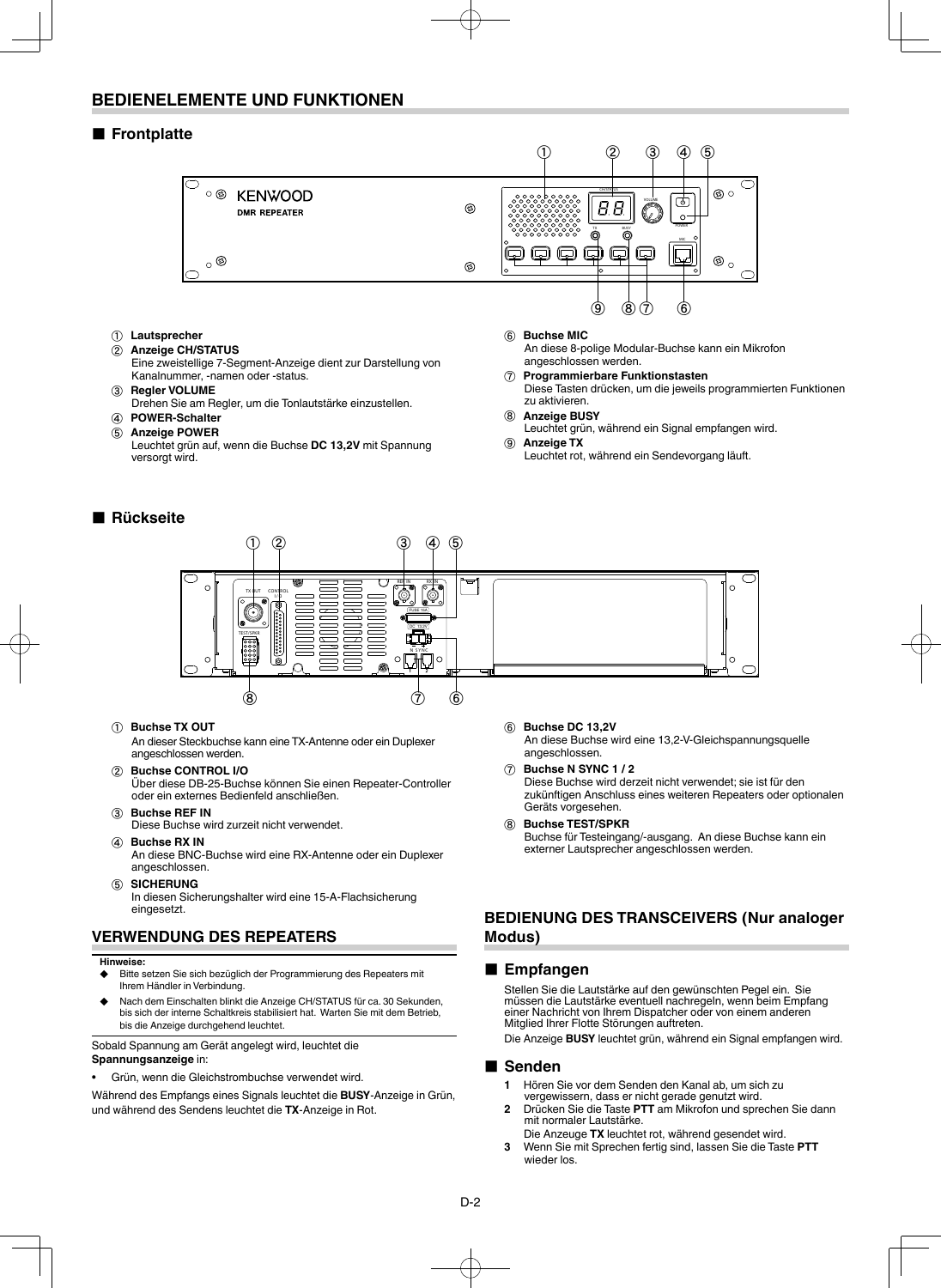## GEBRUIKSAANWIJZING TKR-D710/ TKR-D810

## **HARTELIJK DANK !**

Wij danken u voor uw aankoop van deze **KENWOOD**-repeater. Wij zijn van mening dat deze eenvoudig te programmeren repeater heel effectief zal zijn in uw communicatiesysteem en uw rendement zal maximaliseren.

## **VOORZORGSMAATREGELEN**

- Stel de eenheid niet bloot aan regen of vocht ter voorkoming van elektrische schokken.
- Open de eenheid nooit ter voorkoming van elektrische schokken.
- Stel de eenheid niet langdurig bloot aan direct zonlicht, en plaats deze niet in de buurt van verwarmingsapparatuur.
- Zet de eenheid niet op bijzonder stoffige en/of vochtige plaatsen of op een onstabiele ondergrond.
- Als u een abnormale geur ruikt of ziet dat er rook komt uit de eenheid, zet de eenheid dan onmiddellijk uit. Neem contact op met uw **KENWOOD**-servicecentrum of dealer.

## **OPMERKINGEN VOOR DE GEBRUIKER**

- De wet verbiedt het gebruik van zendontvangers zonder vergunning op overheidsterreinen.
- Onwettige bediening is strafbaar met een boete en/of gevangenisstraf.
- Laat onderhoud en reparatie uitsluitend uitvoeren door een vakbekwame technicus.

## LET OP

- ◆ Deze repeater is bedoeld voor gebruik als een standaardbasisstation met de antenne buiten op het dak of op een antennemast.
- De repeater is ontwikkeld voor gebruik met gelijkstroom van 13,2 V! Nooit gelijkstroom gebruiken van 24 V of hoger voor de repeater.
- Gebruik alleen het bijgeleverde gelijkstroomsnoer.
- Niet de ferrietkern verwijderen van het gelijkstroomsnoer. Dit kan interferentie veroorzaken met radioverkeer.

## **Informatie over het weggooien van oude elektrische en elektronische apparaten en batterijen (voor landen die gescheiden afvalverzamelsystemen gebruiken)**



Producten en batterijen met het (afvalcontainer met x-teken) symbool mogen niet als normaal huisvuil worden weggegooid. Oude elektrische en elektronische apparaten en batterijen moeten

- worden gerecycled door een faciliteit die geschikt is voor het verwerken van dergelijke voorwerpen.
- Raadpleeg de betreffende lokale instantie voor details aangaande in de



buurt zijnde recylingfaciliteiten. Het juist recyclen en weggooien van afval spaart natuurlijke bronnen en

reduceert schadelijke invloed op uw gezondheid en het milieu.

#### **KENNISGEVING**

Deze apparatuur voldoet aan de vereisten van Richtlijn 2014/53/EU. Voor deze apparatuur is een licentie nodig en is bedoeld voor gebruik in onderstaande landen.

| AT | BE | DK | FI        | <b>FR</b> | DE        | GR | IS |    |
|----|----|----|-----------|-----------|-----------|----|----|----|
| ıτ | LI | LU | <b>NL</b> | ΝO        | <b>PT</b> | ES | SE | сн |
| GB | CY | CZ | EE        | HU        | LV        | LT | МT | PL |
| SK | SI | ВG | RO        | <b>HR</b> | TR        |    |    |    |

ISO3166

## **APPARAAT UITPAKKEN EN CONTROLEREN**

**Opmerking:** De volgende informatie met betrekking tot het uitpakken is bestemd voor uw **KENWOOD**-dealer, een erkend **KENWOOD**-servicecentrum of de fabriek.

KENWO

**JVCKENWOOD Corporation** 

Pak de repeater voorzichtig uit. Wij adviseren u de onderdelen die worden vermeld in onderstaande tabel te identificeren voordat u het verpakkingsmateriaal weggooit. In het geval onderdelen ontbreken of tijdens transport beschadigd zijn, moet u onmiddellijk een schadeclaim indienen bij de vervoerder.

| <b>Item</b>                   | Onderdeelnummer | Aantal         |
|-------------------------------|-----------------|----------------|
| Materiaal - bevestiging       | J21-8559-XX     |                |
| Glas voorkant                 | B10-2635-XX     |                |
| <b>Typeplaatjes</b>           | B11-1259-XX     |                |
| Kussen                        | G13-1801-XX     | 4              |
| Kussen                        | G13-1802-XX     | 4              |
| Voet                          | J02-0475-XX     | 2              |
| Voet                          | J02-0492-XX     | 2              |
| Doorvoertule                  | J59-0302-XX     | 2              |
| Handgreep                     | K01-0418-XX     |                |
| Schroeven                     | N30-4006-XX     | $\overline{2}$ |
| Schroeven                     | N35-3006-XX     | 5              |
| Gelijkstroomsnoer             | E30-3427-XX     |                |
| Kabel met connector (15-pens) | E31-3228-XX     |                |
| Zekering (15 A)               | F05-1537-XX     |                |
| Gebruiksaanwijzing            | B5A-0005-XX     |                |

## **INSTALLATIE**

Voor installatie van de hendels op het voorpaneel van de repeater, lijnt u de hendels uit op de openingen op het voorpaneel en zet u de hendels vervolgens vast met de meegeleverde schroeven.

Raadpleeg uw dealer voor de installatie van de repeater en de antenne.



#### **Copyrights Firmware**

JVC KENWOOD Corporation behoudt het recht op en het eigenaarsschap van auteursrechten voor firmware die zijn ingebed in KENWOODproductgeheugens.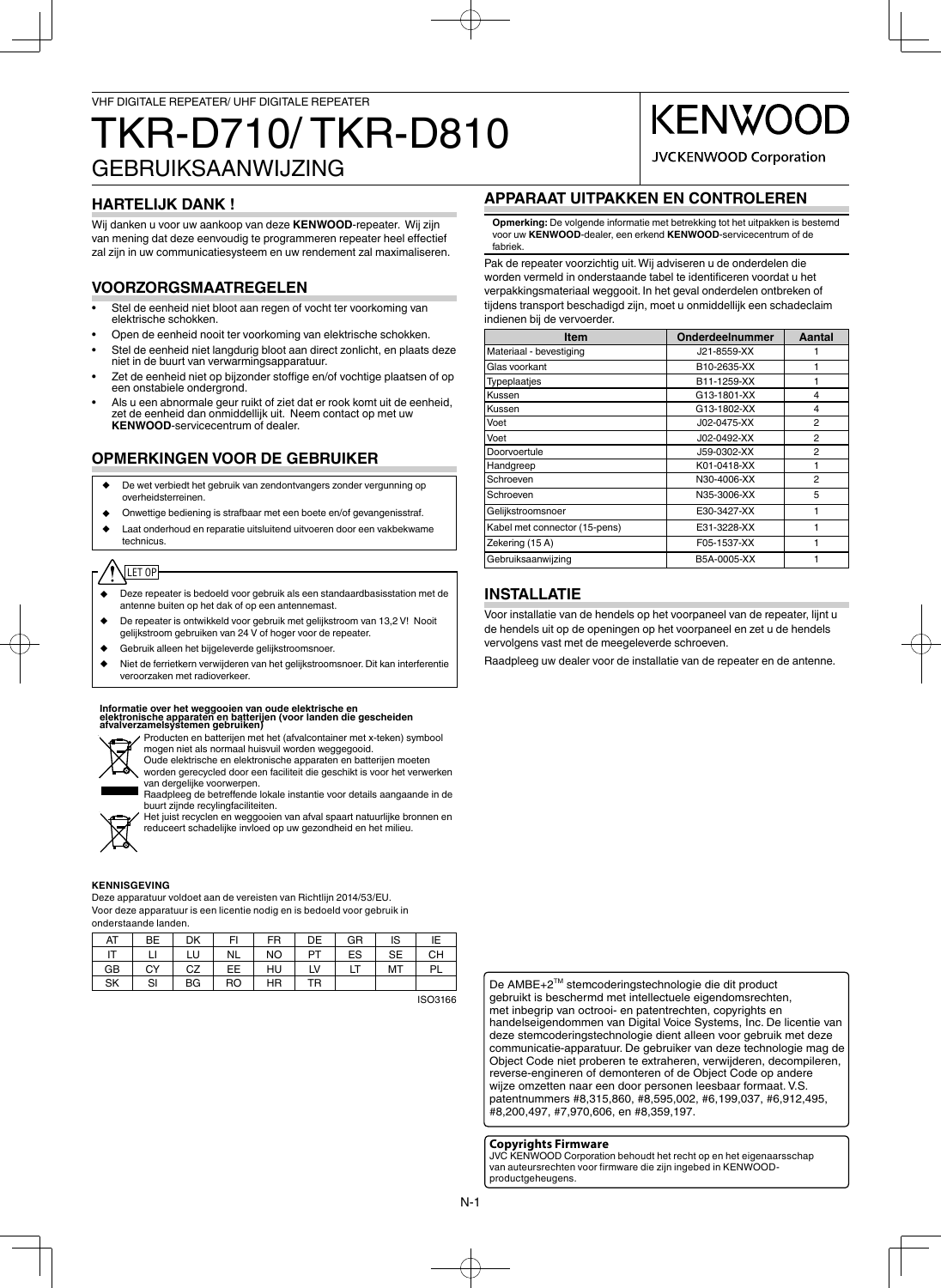#### **BEDIENINGSELEMENTEN EN FUNCTIES**

#### ■ **Voorpaneel**



a **Luidspreker**

#### b **CH/STATUS-display**

- Twee nummers van 7 segmenten tonen het nummer, de naam en de status van het kanaal.
- c **VOLUME-regeling**
- Draai deze knop om het geluid te veranderen.
- d **POWER-schakelaar**
- e **POWER-indicator**
	- Deze indicator licht groen op wanneer de gelijkstroomvoeding wordt ingeschakeld naar de gelijkstroomaansluiting **13,2V**.

#### ■ **Achterpaneel**

#### f **MIC-aansluiting**

- Sluit een microfoon aan op deze modulaire 8-pens aansluiting. g **Programmeerbare functietoetsen**
- Druk op deze toetsen om hun programmeerbare functies te activeren.
- **(8) BUSY-indicator**
- Deze indicator licht groen op wanneer het apparaat een signaal ontvangt. **(9)** TX-indicator
- Deze indicator licht rood op tijdens uitzending.



#### a **TX OUT-aansluiting**

- Sluit een TX-antenne of een duplexer aan op deze aansluiting. b **CONTROL I/O-aansluiting**
- Sluit een repeater-controller of een extern paneel aan op deze DB-25-interface.
- c **REF IN-aansluiting** Deze aansluiting wordt momenteel niet gebruikt.
- d **RX IN-aansluiting** Sluit een RX-antenne of een duplexer aan op deze BNCaansluiting.
- e **ZEKERING**

Plaats een zekering van 15 A in de zekeringhouder.

#### **BEDIENING REPEATER**

#### **Opmerkingen:**

- Neem contact op met uw dealer voor de programmering van de repeater.
- Na inschakelen van de stroom, knippert het CH/STATUS-display gedurende ongeveer 30 seconden totdat het interne circuit is gestabiliseerd. Wacht totdat het display verlicht blijft voordat u gaat werken..

Als het apparaat van stroom wordt voorzien, **Brandt** de indicator:

• Groen, bij gebruik van de gelijkspanningaansluiting.

De **BUSY**-indicator brandt groen terwijl een signaal wordt ontvangen, en de **TX**-indicator brandt rood tijdens het zenden.

- f **DC 13,2V-aansluiting**
- Sluit gelijkstroomvoeding van 13,2 V aan op deze aansluiting. g **N SYNC 1 / 2-aansluiting**
- Deze aansluiting wordt momenteel niet gebruikt. Toekomstige functies omvatten een andere repeater of een optioneel apparaat.
- h **TEST/SPKR-aansluiting** Test invoer-/uitvoeraansluiting. Sluit een externe luidspreker aan op deze aansluiting.

### **BEDIENING ZENDONTVANGER (Alleen analoge modus)**

#### ■ Ontvangen

 Stel het volume in op het gewenste niveau. Als u interferentie ondervindt tijdens de ontvangst van een bericht van uw verzender of ieder ander lid van de groep, kunt u het volume aanpassen. De indicator **BUSY** licht groen op wanneer het apparaat een signaal ontvangt.

#### ■ **Uitzenden**

- **1** Luister naar het kanaal voordat u uitzendt om te controleren of het niet in gebruik is.
- **2** Druk op de microfoonschakelaar **PTT** en spreek met uw normale spreekstem. De indicator **TX** licht rood op tijdens uitzending.
- **3** Wanneer u klaar bent met spreken, laat de schakelaar **PTT** los.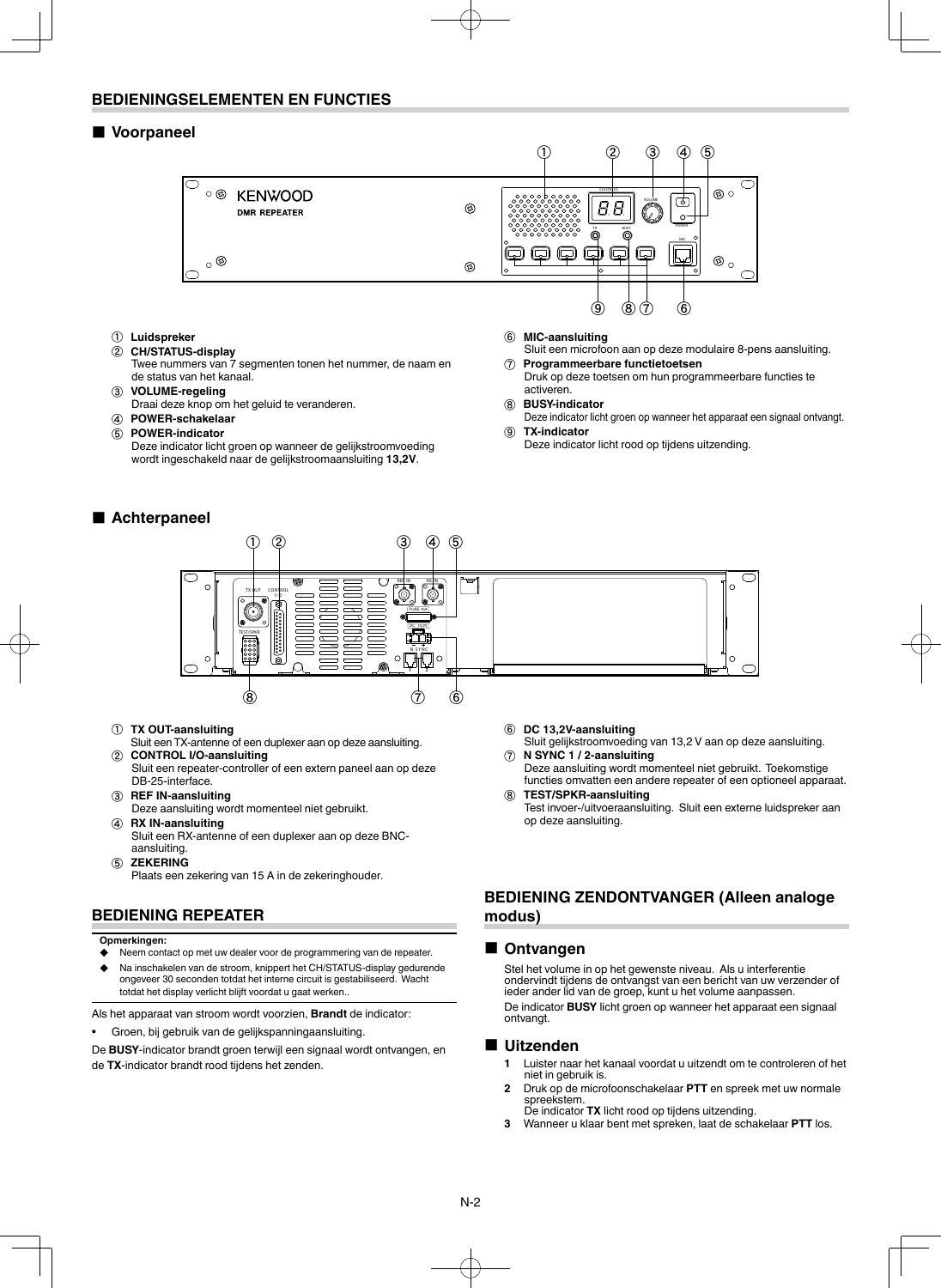## KULLANIM KILAVUZU TKR-D710/ TKR-D810

## TEŞEKKÜR EDERİZ !

Bu KENWOOD röleyi (tekrarlayıcıyı) satın almış olduğunuz için size teşekkür ederiz. Programlaması kolay bu röle (tekrarlayıcının), iletişim sisteminiz için oldukça etkili olacağına ve personelin en yüksek verimlilikle çalışmasını sağlayacağına inanıyoruz.

## ÖNLEMLER

- Yangın ya da elektrik çarpmasını önlemek için üniteyi yağmur ya da neme karşı koruyun.
- Elektrik çarpması riskini önlemek için hiçbir şekilde üniteyi açmayın.
- Üniteyi uzun süre doğrudan güneş ışığına maruz bırakmayın ya da ısıtıcı cihazların yakınına yerleştirmeyin.
- Üniteyi çok tozlu ve/veya nemli alanlara veya dengesiz yüzeylere yerleştirmeyin.
- Üniteden anormal bir koku ya da duman geldiğini fark ederseniz, üniteye gelen elektriği derhal kesin. KENWOOD servis merkezi ya da satıcınıza başvurun.

## KULLANICIYA UYARILAR

- Kanunlar, hükümet denetiminde bulunan sınırlar içerisinde ruhsatsız radyo vericilerinin kullanılmasını yasaklamaktadır.
- Yasadısı kullanımı, para cezası ve/veya hapisle cezalandırılabilir.
- ◆ Bakımı, yalnızca kalifiye teknisyenler tarafindan yapılmalıdır.

## DİKKAT

- Bu röle (tekrarlayıcı), anteni dışarıda bina çatısı ya da anten kulesinde bulunan sabit baz istasyonu olarak kullanılmak üzere tasarlanmıştır.
- Bu röle (tekrarlayıcı), 13,2 V DC güç kaynağı için tasarlanmıştır! Röleyi (tekrarlayıcıyı) çalıştırmak için asla 24 V DC ya da daha yüksek düzeyli güç kaynağı kullanmayın.
- Yalnızca birlikte verilen DC kablosunu kullanın.
- DC kablosuna takılı olan ferrit çekirdeği çıkarmayın. Bunu yapmanız, telsiz iletişimlerinde parazite neden olabilir.

#### **Eski Elektrikli ve Elektronik Cihazların ve Pillerin İmhası Hakkında Bilgi (ayrı atık toplama sistemlerine sahip olan ülkelerde geçerlidir)**



Bu sembolü (üzeri çizili çöp bidonu) içeren ürün ve piller evsel atı k çöpleri ile birlikte atılamaz.



Size en yakın geri kazanım tesisinin konumunu öğrenmek üzere yerel yetkililerinize danışın.



Doğru geri kazanım ve atık uzaklaştırma y öntemleri, sadece öz kaynakların korunmasına yardımcı olmakla kalmayıp ayrıca sağlığımıza

ve çevreye olacak zararlı etkilerini engellemeye yardımcı olur.

Bu ürün 28300 sayılı Resmi Gazete'de yayımlanan Atik Elektrikli ve Elektronik Eşyalarin Kontrolü Yönetmeliğe uygun olarak üretilmiştir.

#### BİLDİRİM

Bu cihaz Direktif 2014/53/EU temel gereksinimlerine uyumludur. Bu cihazın kullanımı bir lisans gerektirir ve aşağıda listelenen ülkelerde kullanım için amaçlanmıştır.

| AT | BE | DK | FI        | <b>FR</b> | DE | GR | IS        | IΕ |
|----|----|----|-----------|-----------|----|----|-----------|----|
|    |    | LU | <b>NL</b> | <b>NO</b> | PT | ES | <b>SE</b> | CH |
| GВ | CY | CZ | EE.       | HU        | LV | ы  | MT        | Pl |
| SK | SI | BG | RO        | HR        | TR |    |           |    |

ISO3166

**KENWO** 

**JVCKENWOOD Corporation** 

#### EKİPMANIN AMBALAJINDAN ÇIKARILMASI VE KONTROL EDİLMESİ

Not: Aşağıdaki ambalaj açma bilgileri KENWOOD satıcısı, yetkili KENWOOD servis merkezi ya da fabrika tarafından kullanım içindir.

Röleyi (tekrarlayıcıyı) ambalajından dikkatle çıkarın. Ambalaj malzemelerini atmadan önce aşağıdaki tabloda listelenmiş olan parçaları saptamış olmanızı öneririz. Herhangi bir parçanın eksik ya da nakliye sırasında hasar görmüş olması halinde, derhal nakliyeci firmaya resmi itirazda bulunun.

| Parça                                      | Parca Numarası | <b>Miktar</b>  |
|--------------------------------------------|----------------|----------------|
| Donanım bağlantısı                         | J21-8559-XX    |                |
| ∣Ön cam                                    | B10-2635-XX    |                |
| İsim plakaları                             | B11-1259-XX    |                |
| <b>Tampon Yastık</b>                       | G13-1801-XX    | 4              |
| <b>Tampon Yastık</b>                       | G13-1802-XX    | 4              |
| Ayak                                       | J02-0475-XX    | $\overline{2}$ |
| Ayak                                       | J02-0492-XX    | 2              |
| Koruyucu halka                             | J59-0302-XX    | 2              |
| Kol                                        | K01-0418-XX    | 1              |
| Vidalar                                    | N30-4006-XX    | 2              |
| Vidalar                                    | N35-3006-XX    | 5              |
| DC kablosu                                 | E30-3427-XX    | 1              |
| Bağlantılı giriş çıkış kablosu (15 iğneli) | E31-3228-XX    | 1              |
| Sigorta (15A)                              | F05-1537-XX    |                |
| Kullanım Kılavuzu                          | B5A-0005-XX    | 1              |

## KURULUM

Rölenin (tekrarlayıcının) ön paneline tutamaç kollarını monte etmek için, kolları ön panelde bulunan deliklerle hizalayın daha sonra da verilen vidaları kullanarak kolları sağlamca sıkıştırın.

Röle (tekrarlayıcı) ve anten kurulumu için lütfen satıcınıza başvurun.

Bu üründe kullanılan AMBE+2™ ses kodlama teknolojisi, patent hakları, telif hakları dahil olmak üzere fi kri mülkiyet hakları ve Digital Voice Systems, Inc. şirketinin ticari sırları ile korunmaktadır. Bu ses kodlama Teknolojisi yalnızca bu İletişim Ekipmanında kullanılmak üzere lisanslanmıştır. Bu Teknolojinin kullanıcısının, Nesne Kodunu almaya, çıkarmaya, kaynak koda dönüştürmeye, tersine mühendislik ya da parçalara ayırmaya çalışması veya Nesne Kodunu başka bir yöntemle okunabilir forma dönüştürmesi açıkça yasaklanmıştır. ABD Patent Numaraları: #8,315,860, #8,595,002, #6,199,037, #6,912,495, #8,200,497, #7,970,606, ve #8,359,197.

#### **Ürün Bilgisi Telif Hakkı**

KENWOOD ürün belleklerine katıştırılmış ürün bilgisine ait telif haklarının ünvanı ve mülkiyeti JVC KENWOOD Corporation'a aittir.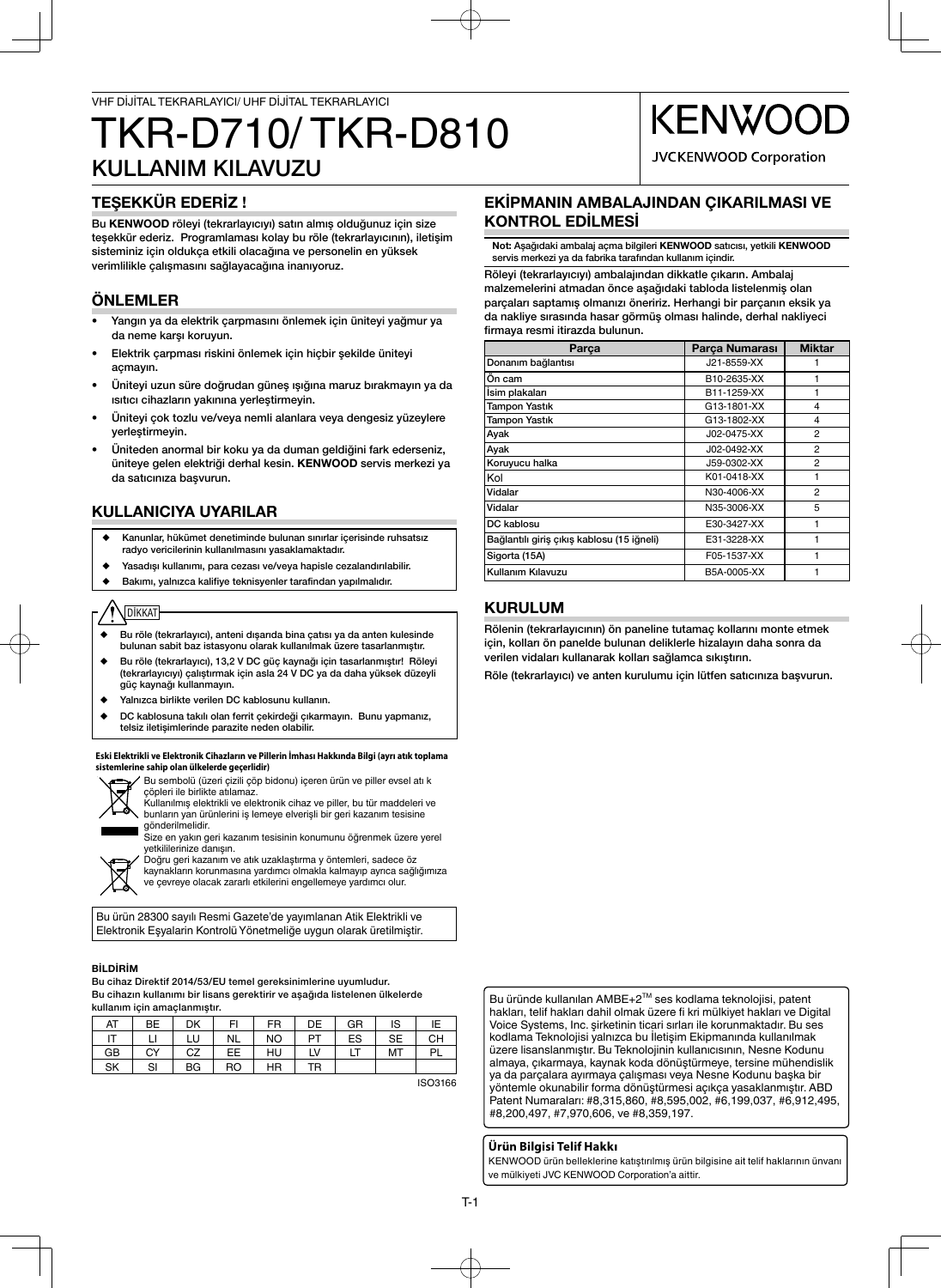### ■ Ön Panel



- a Hoparlör
- 2 CH/STATUS Göstergesi İki, 7-segmentli basamaklar kanal numarası, adı ya da durumunu gösterir.
- 3 VOLUME (SES) kumandası Sesi ayarlamak için çevirin.
- (4) POWER düğmesi
- e POWER (GÜÇ) göstergesi
- DC 13,2V prizine elektrik verildiğinde yeşil yanar.

#### ■ Arka Panel



#### a TX OUT prizi

Bu yuvasına TX anteni ya da alıcı verici takın.

- 2 CONTROL I/O prizi Bu DB25 arabirimine bir tekrarlayıcı kumandası ya da uzaktan kumandalı panel bağlayın.
- 3 REF IN prizi
- Bu priz şu anda kullanılmamaktadır.
- (4) RX IN prizi
- Bu BNC yuvasına bir RX anteni ya da alıcı verici bağlayın.

## RÖLE (TEKRARLAYICI) ÇALIŞMASI

#### Notlar:

- Rölenin (tekrarlayıcının) programlanması için lütfen satıcınıza başvurun. ◆ Güç açıldıktan sonra, iç devre dengeli hale gelinceye kadar CH/STATUS
- ekranı yaklaşık 30 saniye süreyle yanıp söner. Çalıştırmadan önce ekran sürekli yanar durumda kalıncaya kadar bekleyin.

Üniteye elektrik verildiğinde, POWER göstergesi yanar:

• DC prizi kullanıldığında yeşil renkte yanar.

Sinyal alınması sırasında BUSY göstergesi yeşil yanarken iletim sırasında TX göstergesi kırmızı yanar.

- **(5) FUSE**
- Bu sigorta yuvasına 15A kanat sigortası takın.

8-iğneli bu modüler prize bir mikrofon takın.

Programlanabilir işlevlerini etkinleştirmek için bu tuşlara basın.

g Programlanabilir Fonksiyon tuşları

Sinyal alınması sırasında yeşil yanar.

h BUSY (MEŞGUL) göstergesi

İletim sırasında kırmızı yanar.

**9** TX göstergesi

- f DC 13,2V prizi Bu prize 13,2 V DC güç kaynağı takın.
- g **N** SYNC 1 / 2 prizi Bu priz şu anda kullanılmamaktadır. Gelecekte başka tekrarlayıcı veya isteğe bağlı bir cihaz bağlanabilir.
- **(8) TEST/SPKR prizi** Giriş/çıkış prizini test edin. Bu prize harici bir hoparlör bağlayın.

## EL TELSİZİNİN ÇALIŞMASI (Yalnızca analog modu)

#### ■ Alım

 Sesi istediğiniz seviyede ayarlayın. Araç sevk memurunuz ya da başka bir filo üyesinden mesaj alınması sırasında parazit oluşması durumunda sesi yeniden ayarlamanız gerekebilir.

Sinyal alınması sırasında BUSY (MEŞGUL) göstergesi yeşil yanar.

#### ■ İletim

- 1 İletim öncesinde, kanalın kullanımda olmadığından emin olmak için kanalı dinleyin.
- 2 Mikrofonun PTT düğmesine basın ve daha sonra normal konuşma tonunuzla konuşun.

İletim sırasında TX göstergesi kırmızı yanar.

3 Konuşmanızı bitirdiğinizde, PTT düğmesini serbest bırakın.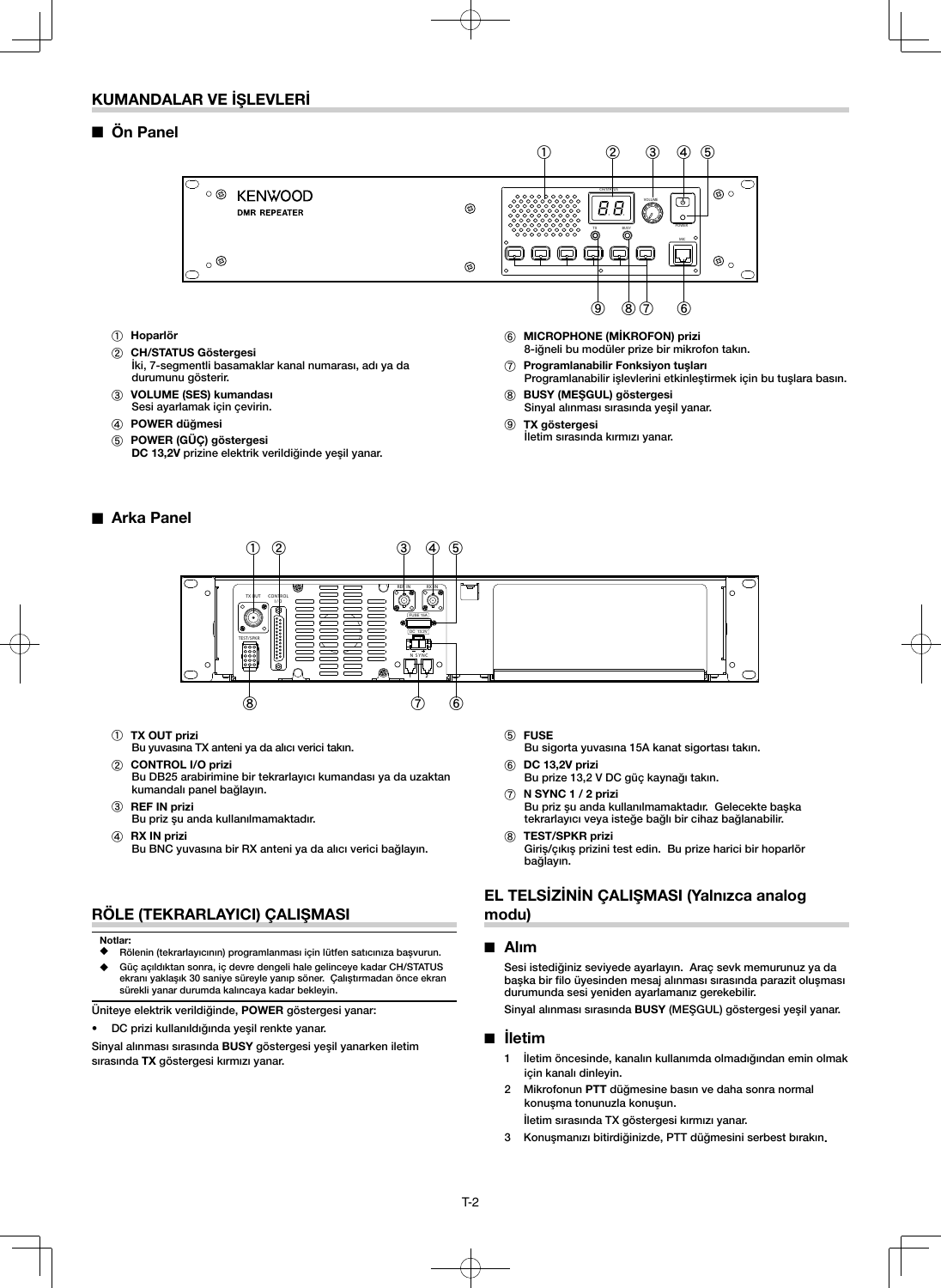## ΟΔΗΓΙΕΣ ΧΡΗΣΗΣ TKR-D710/ TKR-D810

## **ΣΑΣ ΕΥΧΑΡΙΣΤΟΥΜΕ!**

Θα θέλαμε να σας ευχαριστήσουμε που αγοράσατε αυτόν τον επαναλήπτη της **KENWOOD**. Πιστεύουμε ότι αυτός ο επαναλήπτης, ο οποίος προγραμματίζεται εύκολα, θα είναι εξαιρετικά αποτελεσματικός για το σύστημα επικοινωνίας σας και θα διατηρεί την λειτουργία του προσωπικού σας στη μέγιστη απόδοση.

## **ΠΡΟΦΥΛΑΞΕΙΣ**

- Μην εκθέτετε τη μονάδα σε βροχή ή σε υγρασία, προκειμένου να αποφευχθεί ο κίνδυνος πυρκαγιάς ή ηλεκτροπληξίας.
- Μην ανοίγετε τη μονάδα σε καμία περίπτωση, προκειμένου να αποφευχθεί ο κίνδυνος ηλεκτροπληξίας.
- Μην εκθέτετε τη μονάδα για μεγάλο χρονικό διάστημα σε άμεση ηλιακή ακτινοβολία και μην την τοποθετείτε κοντά σε θερμαντικές συσκευές.
- Μην τοποθετείτε τη μονάδα σε περιοχές με υπερβολική σκόνη και/ή υγρασία ή σε ασταθείς επιφάνειες.
- Εάν εντοπίσετε μία ασυνήθιστη οσμή ή καπνό από τη μονάδα, βγάλτε την αμέσως από την πρίζα. Επικοινωνήστε με το τμήμα τεχνικής υποστήριξης ή τον αντιπρόσωπο της **KENWOOD**.

## **ΠΑΡΑΤΗΡΗΣΕΙΣ ΓΙΑ ΤΟ ΧΡΗΣΤΗ**

- Οι κρατικοί νόμοι απαγορεύουν τη χρήση ραδιοπομπών χωρίς άδεια σε περιοχές που βρίσκονται υπό κρατικό έλεγχο.
- Η παράνομη λειτουργία διώκεται ποινικά και υπόκειται σε πρόστιμο και/ή φυλάκιση.
- Για την τεχνική υποστήριξη να απευθύνεστε μόνο σε εξειδικευμένους τεχνικούς.

## ΠΡΟΣΟΧΗ

- ◆ Αυτός ο επαναλήπτης προορίζεται να χρησιμοποιηθεί σαν σταθμός βάσης με εξωτερική κεραία σε στέγη ή σε ιστό κεραίας.
- Αυτός ο επαναλήπτης έχει σχεδιαστεί για τροφοδοσία με 13,2 V DC! Μη χρησιμοποιείτε ποτέ τροφοδοσία 24 V DC ή υψηλότερη για την τροφοδοσία του επαναλήπτη.
- ◆ Χρησιμοποιείτε μόνο το παρεχόμενο καλώδιο τροφοδοσίας DC.
- Μην αφαιρείτε τον φερίτη του καλωδίου τροφοδοσίας DC. Εάν τον αφαιρέσετε, ενδέχεται να προκληθούν παρεμβολές στις ραδιοεπικοινωνίες.

**Πληροφορίες για την Απόρριψη παλιών ηλεκτρικών και ηλεκτρονικών συσκευών και μπαταριών (όπως ισχύουν για χώρες που έχουν υιοθετήσει ξεχωριστό σύστημα αποβλήτων)**



Τα προϊόντα και οι μπαταρίες με το σύμβολο (διαγραμμένος κάδος αχρήστων) δεν μπορούν να απορριφθούν ως οικιακά απορρίμματα. Οι παλιές ηλεκτρικές και ηλεκτρονικές συσκευές και οι μπαταρίες θα πρέπει να ανακυκλώνονται σε εγκαταστάσεις που έχουν τη δυνατότητα να διαχειριστούν αυτά τα αντικείμενα και τα

υποπροϊόντα της απόρριψής τους. Επικοινωνήστε με τις τοπικές υπηρεσίες για λεπτομέρειες σχετικά με την εύρεση της πλησιέστερης εγκατάστασης ανακύκλωσης.

Η σωστή ανακύκλωση και η εξουδετέρωση των απορριμμάτων συντελεί στη διατήρηση των πόρων ενώ αποτρέπει τις αρνητικές επιπτώσεις στην υγεία μας και στο περιβάλλον.

#### **ΕΙΔΟΠΟΙΗΣΗ**

Αυτός ο εξοπλισμός είναι σύμφωνος με τις απαραίτητες απαιτήσεις της Οδηγίας 2014/53/EU.

Αυτός ο εξοπλισμός απαιτεί άδεια και προορίζεται για χρήση στις παρακάτω χώρες.

| AT | BE | DK | FI        | <b>FR</b> | DE        | GR | IS  | IE        |
|----|----|----|-----------|-----------|-----------|----|-----|-----------|
|    |    | LU | <b>NL</b> | <b>NO</b> | <b>PT</b> | ES | SE. | <b>CH</b> |
| GB | CY | CZ | EE.       | HU        | LV        | LT | MT  | <b>PL</b> |
| SK | SI | BG | RO        | HR.       | ТR        |    |     |           |

ISO3166

### **ΑΦΑΙΡΕΣΗ ΤΗΣ ΣΥΣΚΕΥΑΣΙΑΣ ΚΑΙ ΕΛΕΓΧΟΣ ΕΞΟΠΛΙΣΜΟΥ**

**Σημείωση:** Οι ακόλουθες πληροφορίες αφαίρεσης της συσκευασίας προορίζονται για χρήση από τον αντιπρόσωπο της **KENWOOD**, από εξουσιοδοτημένο κέντρο τεχνικής υποστήριξης ή το εργοστάσιο της **KENWOOD**.

**KENWOG** 

**JVCKENWOOD Corporation** 

Αφαιρέστε την συσκευασία του επαναλήπτη με προσοχή. Συνιστούμε, πριν να πετάξετε το υλικό συσκευασίας, να αναγνωρίσετε τα αντικείμενα που περιγράφονται στον ακόλουθο πίνακα. Εάν κάποιο αντικείμενο λείπει ή έχει καταστραφεί κατά τη διάρκεια της αποστολής, αποστείλετε άμεσα μία φόρμα απαίτησης προς τον μεταφορέα.

| Αντικείμενο                                | Αριθμός Εξαρτήματος | Ποσότητα |
|--------------------------------------------|---------------------|----------|
| Πλάκα στερέωσης εξοπλισμού                 | J21-8559-XX         |          |
| Εμπρόσθιο τζάμι                            | B10-2635-XX         |          |
| Ετικέτες χαρακτηριστικών                   | B11-1259-XX         |          |
| Μαξιλαράκι                                 | G13-1801-XX         | 4        |
| Μαξιλαράκι                                 | G13-1802-XX         | 4        |
| Ποδαράκι                                   | J02-0475-XX         | 2        |
| Ποδαράκι                                   | J02-0492-XX         | 2        |
| Δακτύλιος στερέωσης                        | J59-0302-XX         | 2        |
| Χερούλι                                    | K01-0418-XX         | 1        |
| Βίδες                                      | N30-4006-XX         | 2        |
| Βίδες                                      | N35-3006-XX         | 5        |
| Καλώδιο DC                                 | E30-3427-XX         |          |
| Ηλεκτρικό καλώδιο με συνδετήρα (15 ακίδων) | E31-3228-XX         | 1        |
| Ασφάλεια (15 Α)                            | F05-1537-XX         |          |
| Οδηγιεσ Χρησησ                             | B5A-0005-XX         | 1        |

## **ΕΓΚΑΤΑΣΤΑΣΗ**

Για να εγκαταστήσετε τα χερούλια στο μπροστινό πλαίσιο του επαναλήπτη, ευθυγραμμίστε τα χερούλια με τις οπές στο μπροστινό πλαίσιο και κατόπιν ασφαλίστε τα με τις παρεχόμενες βίδες.

Συμβουλευτείτε τον αντιπρόσωπό σας για την εγκατάσταση του επαναλήπτη και της κεραίας.

Η τεχνολογία κωδικοποίησης φωνής AMBE+2<sup>™</sup> που είναι ενσωματωμένη στο προϊόν αυτό προστατεύεται από δικαιώματα πνευματικής ιδιοκτησίας, συμπεριλαμβανομένων των δικαιωμάτων ευρεσιτεχνίας, εμπορικών σημάτων και εμπορικών απορρήτων της Digital Voice Systems, Inc. Αυτή η τεχνολογία κωδικοποίησης φωνής διαθέτει άδεια μόνο για χρήση με αυτόν τον Εξοπλισμό Επικοινωνίας. Απαγορεύεται ρητά στο χρήστη αυτής της τεχνολογίας να προσπαθήσει να εξάγει, να αφαιρέσει, να αποσυνθέσει, να πραγματοποιήσει αντίστροφη σχεδίαση ή να μετατρέψει με οποιονδήποτε τρόπο τον Αντικειμενικό Κώδικα σε μορφή αναγνώσιμη.. Δίπλωμα Ευρεσιτεχνίας ΗΠΑ #8,315,860, #8,595,002, #6 199 037, #6,199,037, #6,912,495, #8,200,497, #7,970,606, και #8,359,197.

**Πνευματικά δικαιώματα υλικολογισμικού (fi rmware)** Η JVC KENWOOD Corporation διατηρεί τον τίτλο και την ιδιοκτησία των πνευματικών δικαιωμάτων για το υλικολογισμικό που είναι ενσωματωμένο στη μνήμη των προϊόντων της KENWOOD.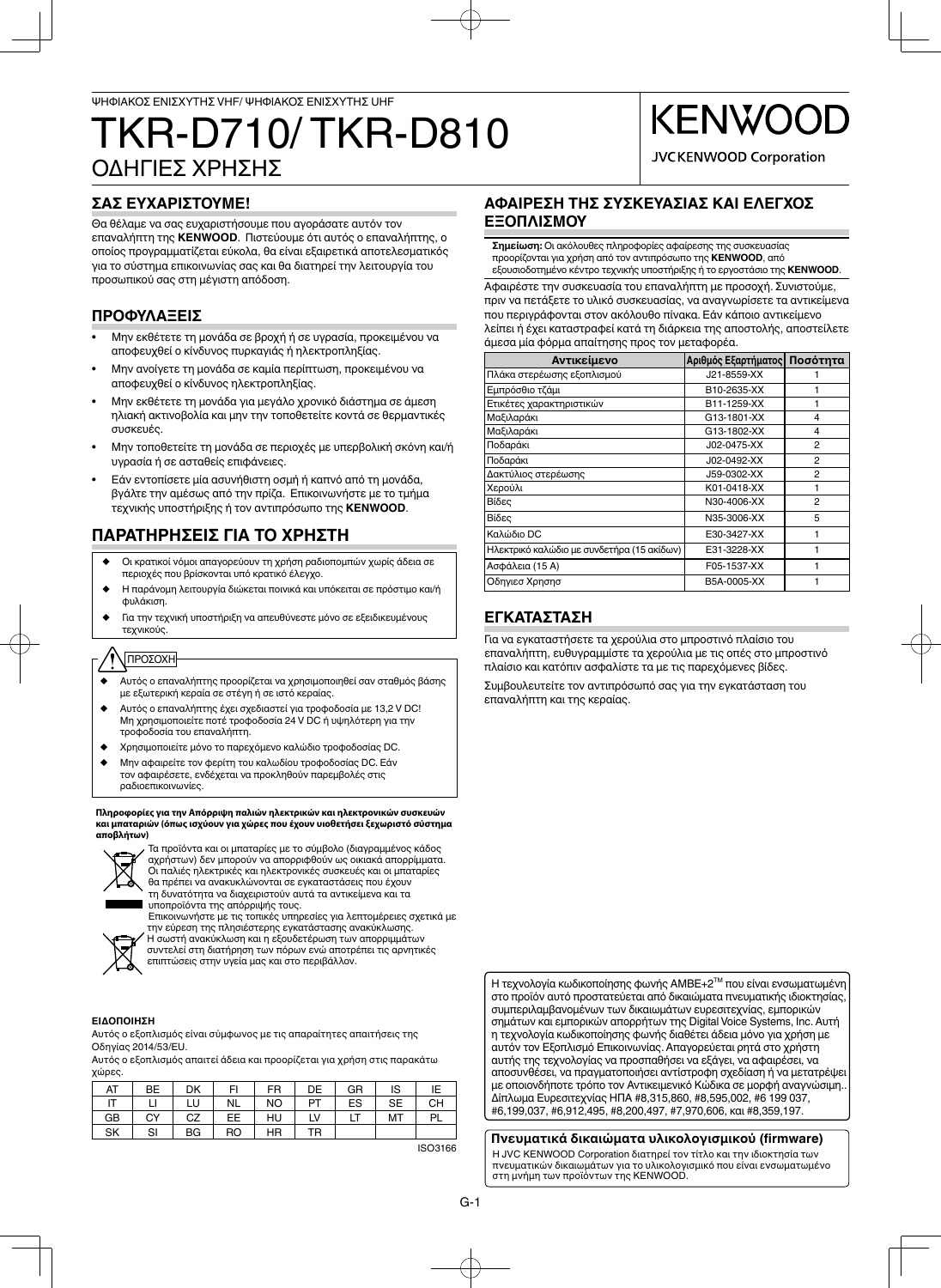#### **ΧΕΙΡΙΣΤΗΡΙΑ ΚΑΙ ΛΕΙΤΟΥΡΓΙΕΣ**

#### ■ **Μπροστινό πλαίσιο**



- a **Ηχείο**
- b **Οθόνη CH/STATUS (καναλιού/κατάστασης)** Δύο ψηφία 7 τμημάτων προβάλουν τον αριθμό, την ονομασία ή την κατάσταση του καναλιού.
- c **Έλεγχος έντασης ήχου VOLUME** Περιστρέψτε το για να προσαρμόσετε τον ήχο.
- d **Διακόπτης POWER**
- e **Ένδειξη POWER (Ισχύος)**
- Ανάβει πράσινο χρώμα όταν τροφοδοτείται με συνεχή τάση **13,2V** στο βύσμα DC.

## ■ **Οπίσθιο Πλαίσιο**



- Συνδέστε ένα μικρόφωνο σε αυτό το αρθρωτό βύσμα 8 ακίδων.
- g **Προγραμματιζόμενα πλήκτρα λειτουργιών** Πατήστε αυτά τα πλήκτρα για να ενεργοποιήσετε τις προγραμματιζόμενες λειτουργίες τους.
- h **Ένδειξη BUSY (κατειλημμένου)** Ανάβει με πράσινο χρώμα κατά τη λήψη.
- i **Ένδειξη TX (εκπομπής)** Ανάβει κόκκινο χρώμα κατά τη διάρκεια της εκπομπής.



#### a **Βύσμα TX OUT**

Συνδέστε μία κεραία εκπομπής (TX) ή ένα Διπλέκτη σε αυτήν την υποδοχή.

- b **Βύσμα CONTROL I/O (ελέγχου γραμμών εισόδων / εξόδων)** Συνδέστε μία συσκευή ελέγχου επαναλήπτη ή ένα απομακρυσμένο πλαίσιο σε αυτήν τη διασύνδεση DB-25.
- c **Βύσμα REF IN** Το βύσμα αυτό δεν χρησιμοποιείται προς το παρόν.
- d **Βύσμα RX IN (εισόδου κεραίας)** Συνδέστε μία κεραία λήψης (RX) ή ένα Διπλέκτη σε αυτήν την υποδοχή BNC.

## **ΛΕΙΤΟΥΡΓΙΑ ΕΠΑΝΑΛΗΠΤΗ**

#### **Σημειώσεις:**

- ◆ Απευθυνθείτε στον αντιπρόσωπό σας σχετικά με τον προγραμματισμό του επαναλήπτη.
- Αφού ανοίξετε τη συσκευή, η οθόνη CH/STATUS αναβοσβήνει για περίπου 30 δευτερόλεπτα, έως ότου σταθεροποιηθεί το εσωτερικό κύκλωμα. Περιμένετε έως ότου η οθόνη παραμείνει σταθερά αναμμένη, πριν χρησιμοποιήσετε τη συσκευή.

Όταν η μονάδα τροφοδοτείται με ρεύμα, η ένδειξη **POWER** ανάβει:

• Ανάβει με πράσινο χρώμα όταν χρησιμοποιείται το βύσμα DC.

Η ένδειξη **BUSY** ανάβει με πράσινο χρώμα κατά τη λήψη ενός σήματος και η ένδειξη **TX** ανάβει με κόκκινο χρώμα κατά την εκπομπή.

#### e **ΑΣΦΑΛΕΙΑ**

- Εισάγετε μία ασφάλεια λάμας 15 Α σε αυτήν την υποδοχή ασφάλειας. f **Βύσμα DC 13,2V**
- Στο βύσμα αυτό συνδέστε την παροχή τροφοδοσίας 13,2 V DC. g **Βύσμα συγχρονισμού N SYNC 1 / 2**
- Το βύσμα αυτό δεν χρησιμοποιείται προς το παρόν. Μελλοντικές λειτουργίες του θα είναι η σύνδεση ενός άλλου επαναλήπτη ή μιας προαιρετικής συσκευής.
- h **Βύσμα TEST/SPKR**

Βύσμα ελέγχου εισόδου/εξόδου. Συνδέστε ένα εξωτερικό ηχείο σε αυτό το βύσμα.

### **ΛΕΙΤΟΥΡΓΙΑ ΠΟΜΠΟΔΕΚΤΗ (Μόνο αναλογική λειτουργία)**

#### ■ **Λήψη**

 Προσαρμόστε την ένταση ήχου στο επιθυμητό επίπεδο. Ενδέχεται να χρειαστεί να επαναρυθμίσετε την ένταση ήχου εάν παρουσιάζονται παρεμβολές κατά τη λήψη ενός μηνύματος από τον αποστολέα ή ένα άλλο μέλος της ομάδας σας.

Η ένδειξη **BUSY** ανάβει με πράσινο χρώμα κατά τη λήψη ενός σήματος.

#### ■ **Εκπομπή**

- **1** Ακούστε στο κανάλι πριν τη εκπομπή, προκειμένου να βεβαιωθείτε ότι δεν χρησιμοποιείται.
- **2** Πατήστε το διακόπτη μικροφώνου **PTT** και έπειτα μιλήστε με κανονική φωνή.
	- Η ένδειξη **TX** ανάβει με κόκκινο χρώμα κατά τη εκπομπή.
- **3** Όταν ολοκληρώσετε την ομιλία σας, απελευθερώστε το διακόπτη **PTT**.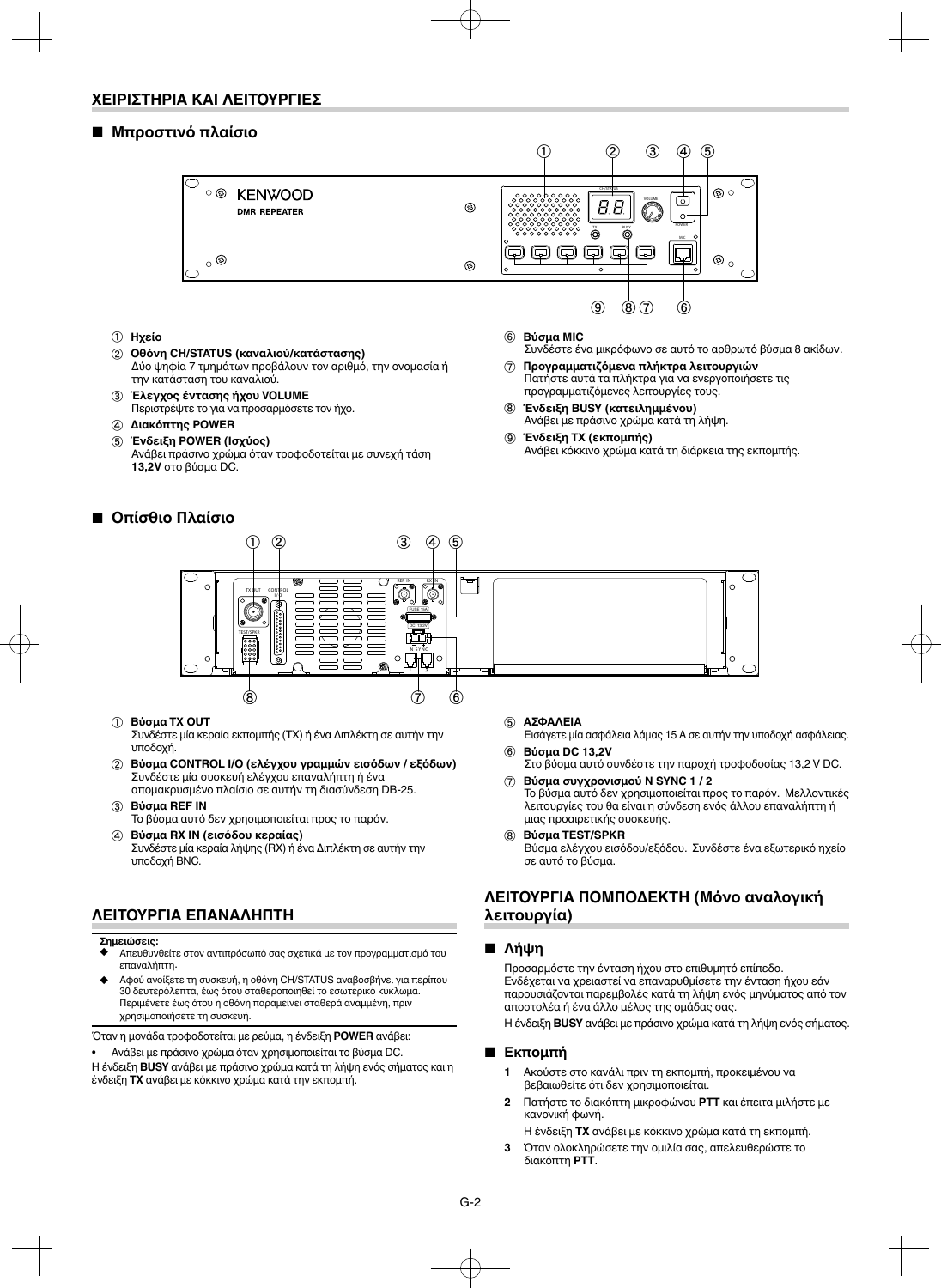## РУКОВОДСТВО ПОЛЬЗОВАТЕЛЯ TKR-D710/ TKR-D810

## **Благодарим Вас!**

Благодарим Вас за приобретение данного ретранслятора **KENWOOD**. Мы верим, что этот легкий в программировании ретранслятор будет чрезвычайно эффективен в Вашей системе связи и будет удерживать людей в пике

производительности.

## **Меры предосторожности**

- Не подвергайте устройство воздействию дождя или влаги во избежание пожара или поражения электрическим током.
- Не разбирайте устройство ни при каких обстоятельствах во избежание поражения электрическим током.
- Не подвергайте устройство длительному воздействию прямых солнечных лучей, а также не размещайте его вблизи нагревательных приборов.
- Не устанавливайте устройство в очень пыльных и/или влажных местах, а также на неустойчивых поверхностях.
- Если Вы обнаружили необычный запах или дым, идущий из устройства, немедленно отключите питание. Свяжитесь со своим сервисным центром **KENWOOD** или дилером.

## **Примечания для пользователей**

- Использование радиопередатчиков без специального разрешения на территории, контролируемой государственными органами, запрещено законом.
- Незаконная работа в эфире влечет за собой ответственность в виде штрафа и/или лишения свободы.
- Поручайте обслуживание изделий только квалифицированным специалистам.

## **ОСТОРОЖНО**

- ◆ Этот ретранслятор предназначен для эксплуатации в качестве стационарной базовой станции с наружной антенной, расположенной на крыше или на антенной башне.
- Этот ретранслятор предназначен для 13,2 В источника питания постоянного тока! Никогда не используйте источник питания постоянного тока 24 В или выше для питания ретранслятора.
- Используйте только прилагаемый сетевой шнур постоянного тока.
- Не снимайте ферритовый сердечник, прикрепленный к сетевому шнуру постоянного тока. Это может вызвать помехи в радиосвязи.

**Информации за Отстранување на стара електрична и електронска опрема и батерии (важи за земји кои имаат усвоено посебен отпад системи)**



 Производи и батерии со симбол (пречкртана бин) не може да биде отстранет како домашен отпад.

Стара електрична и електронска опрема и батерии треба да се рециклираат во еден објект способни за ракување со овие предмети и нивниот отпад од производи. Контактирајте го вашиот локален орган за детали за лоцирање на рециклирање објект најблиску до вас.



Правилно рециклирање и депонирање на отпадот ќе ви помогне зачува ресурси додека спречување на штетните ефекти врз нашето здравје и животната средина.

#### **Уведомление**

Данное оборудование соответствует основным требованиям Директивы 2014/53/EU.

Данное устройство требует наличия лицензии и предназначено для использования в странах, указанных ниже.

| AT | BЕ | DK | FI        | <b>FR</b> | DE        | GR | IS        |           |
|----|----|----|-----------|-----------|-----------|----|-----------|-----------|
|    |    | LU | <b>NL</b> | <b>NO</b> | <b>PT</b> | ES | <b>SE</b> | <b>CH</b> |
| GB | CY | CZ | EE.       | HU        | LV        | LI | МT        | PL        |
| SK | SI | BG | RO        | <b>HR</b> | TR        |    |           |           |

**KENWOG** 

**JVCKENWOOD Corporation** 

ISO3166

## **Распаковка и проверка оборудования**

**Примечание:** Следующая информация по распаковке предназначена для использования Вашим дилером **KENWOOD**, авторизованным сервисным центром **KENWOOD** или заводом-производителем.

Осторожно распакуйте ретранслятор. Рекомендуем проверить комплектность наименований, приведенных в нижеследующей таблице, прежде чем избавиться от упаковочного материала. В случае отсутствия или повреждения каких-либо предметов во время транспортировки немедленно отправьте рекламацию перевозчику.

| <b>Наименование</b>                  | Номер детали | Количество |
|--------------------------------------|--------------|------------|
| Элементы крепления                   | J21-8559-XX  |            |
| Переднее стекло                      | B10-2635-XX  | 1          |
| Заводские таблички                   | B11-1259-XX  |            |
| Прокладка                            | G13-1801-XX  | 4          |
| Прокладка                            | G13-1802-XX  | 4          |
| Стойка                               | J02-0475-XX  | 2          |
| Стойка                               | J02-0492-XX  | 2          |
| Втулка                               | J59-0302-XX  | 2          |
| Ручка                                | K01-0418-XX  |            |
| Винты                                | N30-4006-XX  | 2          |
| Винты                                | N35-3006-XX  | 5          |
| Сетевой шнур постоянного тока        | E30-3427-XX  |            |
| Провод с разъемом<br>(15-контактный) | E31-3228-XX  |            |
| Предохранитель                       | F05-1537-XX  |            |
| Руководство по эксплуатации          | B5A-0005-XX  |            |

## **Установка**

Чтобы установить ручку на передней панели ретранслятора, совместите ручку с отверстиями на передней панели, затем зафиксируйте ручку с помощью прилагаемых винтов.

Пожалуйста, обратитесь к своему дилеру для получения информации по установке ретранслятора и антенны.

Используемая в данном изделии технология кодирования речи AMBE+2™ защищена правами на интеллектуальную собственность, включая патентные права, авторские права и коммерческие тайны компании Digital Voice Systems, Inc. Эта технология кодирования речи лицензирована исключительно для использования в данном средстве связи. Пользователю данной технологии в прямой форме запрещены попытки извлечения, удаления, декомпиляции, обратного декодирования или дизассемблирования объектного кода, или любые иные способы преобразования объектного кода в форму, доступную для чтения человеком. Номера патентов США #8,315,860, #8,595,002, #6 199 037, #6,912,495, #8,200,497, #7,970,606, и #8,359,197.

**Авторские права на микропрограммное обеспечение** Право собственности и обладание авторскими правами на прошивку, встроенную в память изделий KENWOOD, принадлежит JVC KENWOOD Corporation.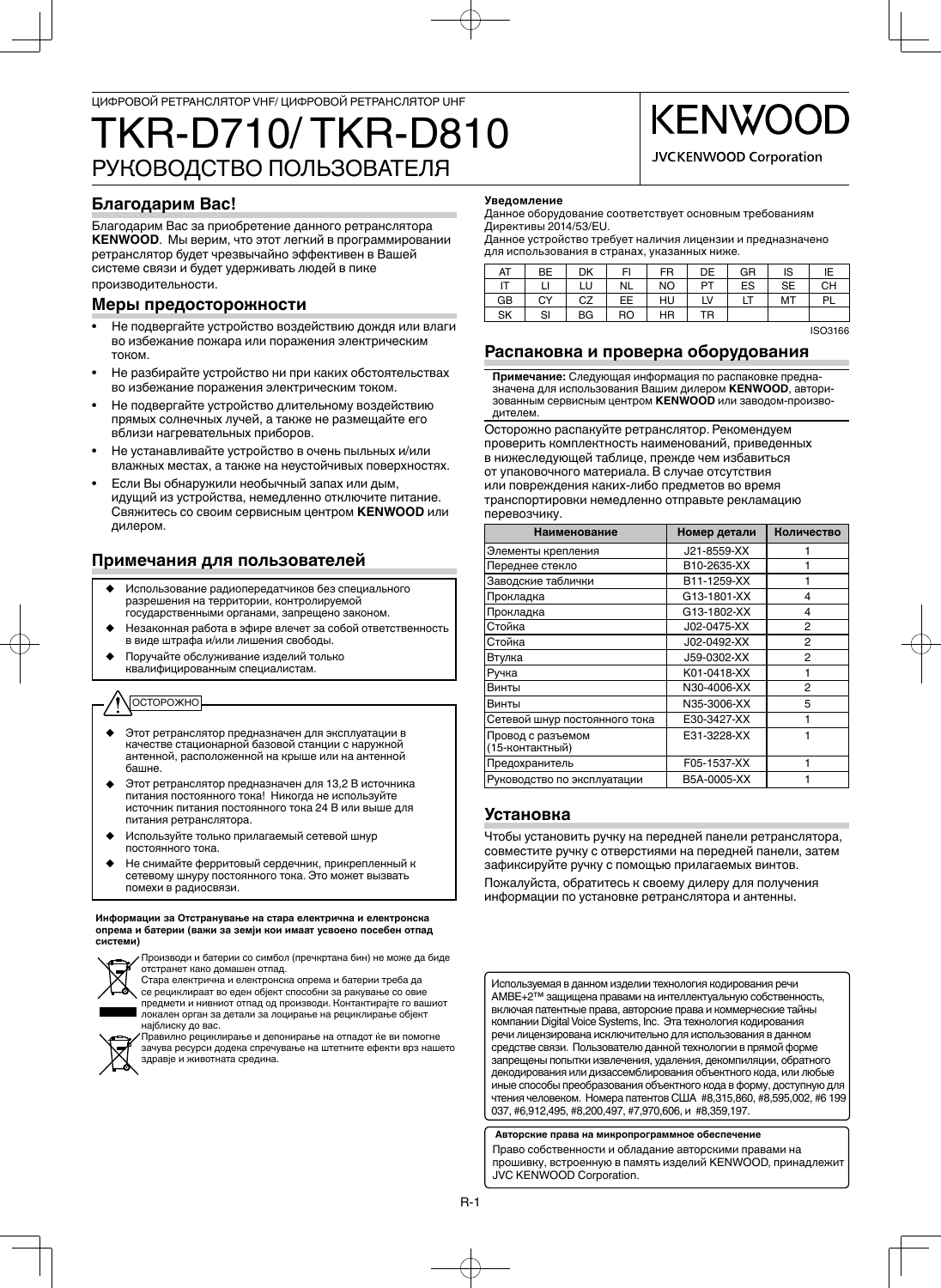### ■ **Передняя панель**



- a **Динамик**
- b **Дисплей КАНАЛ/СТАТУС** Две 7-сегментные цифры отображают номер канала, название или статус.
- c **Регулятор ГРОМКОСТЬ** Поверните, чтобы отрегулировать звук.
- d **Выключатель ПИТАНИЯ**
- e **Индикатор ПИТАНИЕ**
	- Загорается зеленым, когда подключен к разъему питания постоянного тока 13,2 В.

### ■ **Задняя панель**

- f **Разъем MIC (микрофонный)** Подключите микрофон к данному 8-контактному модульному разъему.
- g **Программируемые функциональные клавиши** Нажмите эти клавиши, чтобы активировать их программируемые функции.
- h **Индикатор BUSY (Занято)** Загорается зеленым при входящих сигналах.
- i **Индикатор TX** Загорается красным при передаче сигнала.



#### a **Разъем TХ OUT**

Подсоедините TХ антенну или дуплексер к данному разъему.

#### b **Разъем CONTROL I/O**

Подключите контроллер ретранслятора или панель дистанционного управления к этому интерфейсу DB-25.

**(3) Разъем REF IN** 

Данный разъем в настоящее время не используется.

d **Разъем RX IN**

Подсоедините RX антенну или дуплексер к данному BNC-разъему.

## **Работа ретранслятора**

#### **Примечание:**

- ◆ Проконсультируйтесь со своим дилером относительно программирования ретранслятора.
- После включения питания дисплей КАНАЛ/СТАТУС мигает в течение приблизительно 30 секунд, пока внутренние схемы стабилизируются. Перед началом работы подождите, пока дисплей не будет гореть стабильно.

При подаче питания на устройство индикатор **ПИТАНИЕ** загорается:

Зеленым цветом при использовании разъема постоянного тока.

Индикатор **BUSY (Занято)** загорается зеленым при приеме сигнала, а индикатор **TX** — красным во время передачи сигнала.

#### **6 ПРЕДОХРАНИТЕЛЬ**

Вставьте 15 А предохранитель в этот держатель предохранителя.

- f **13,2 В разъем постоянного тока** Подсоедините 13,2 В источник постоянного тока к данному разъему.
- g **Разъем N SYNC 1 / 2**

Данный разъем в настоящее время не используется. Дальнейшие функции включают подключение другого ретранслятора или дополнительного устройства.

h **Разъем ПРОВЕРКА/ДИНАМИК** Проверка входного/выходного разъема. Подсоедините внешний динамик к этому разъему.

## **РАБОТА ТРАНСИВЕРА (Только аналоговый режим)**

#### ■ **Прием**

 Отрегулируйте громкость до нужного уровня. Возможно, придется перенастроить громкость, если возникли помехи во время приема сообщения от диспетчера или другого члена команды.

 Индикатор **BUSY (Занято)** загорается зеленым во время приема сигнала.

#### ■ **Передача**

- **1** Прослушайте канал перед передачей, чтобы убедиться, что он не используется.
- **2** Нажмите переключатель микрофона **PTT**, затем говорите своим обычным голосом.

Индикатор**TX** загорается красным во время передачи.

**3** После завершения разговора отпустите переключатель **PTT**.